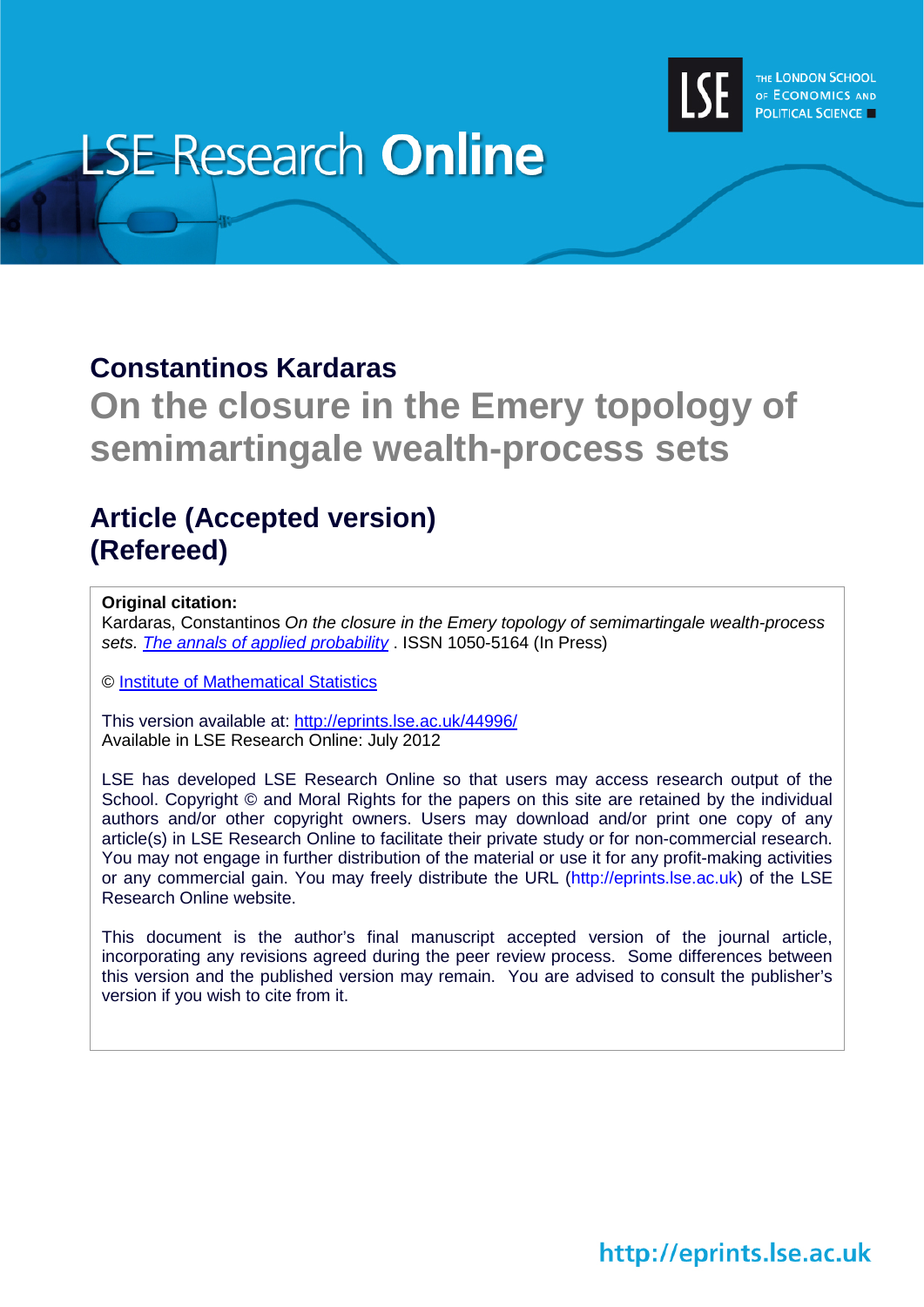ABSTRACT. A wealth-process set is abstractly defined to consist of nonnegative càdlàg processes containing a strictly positive semimartingale and satisfying an intuitive re-balancing property. Under the condition of absence of arbitrage of the first kind, it is established that all wealth processes are semimartingales, and that the closure of the wealth-process set in the Emery topology contains all "optimal" wealth processes.

#### **INTRODUCTION**

In financial modeling, it is customary to start by describing a set of wealth processes that can be achieved in some elementary way. Concrete examples include:

- wealth processes arising from finite combinations of buy-and-hold strategies;
- wealth processes resulting from taking positions on a finite number of investment assets, when there is an infinite number of such assets available in the market. This is the case in the theoretical modeling of bond markets, where there exist zero-coupon bonds with a continuum of maturities—see, for example, [\[3\]](#page-19-0) and [\[7\]](#page-19-1). Another case is the approximation of "large" financial markets, as is discussed in [\[6\]](#page-19-2).

Although such initial descriptions of available wealth processes are natural and unquestionable, the thus-constructed classes are typically insufficient for analysis. Indeed, important problems like portfolio optimization and hedging of contingent claims might fail to have solutions within the class of wealth processes, if the latter is lacking any reasonable closedness property. Therefore, the need arises to pass to the closure, in some appropriate sense, of these elementary wealth-process sets. Such passage is a rather subtle issue: although the closure should be large enough to ensure that all "interesting" (or "optimal") elements are there, the need to keep a tight financial interpretation of the resulting enlarged wealth-process set dictates that fine topologies are required.

Date: March 14, 2012.

<sup>2010</sup> Mathematics Subject Classification. 60H99, 60G44, 91B28, 91B70.

Key words and phrases. Wealth-process sets; semimartingales; Emery topology; utility maximization.

The author would like to thank two anonymous referees and the Associate Editor that dealt with the paper for valuable input and constructive comments. Partial support by the National Science Foundation under award number DMS-0908461 is acknowledged. Any opinions, findings, and conclusions or recommendations expressed in this material are those of the author and do not necessarily reflect the views of the National Science Foundation.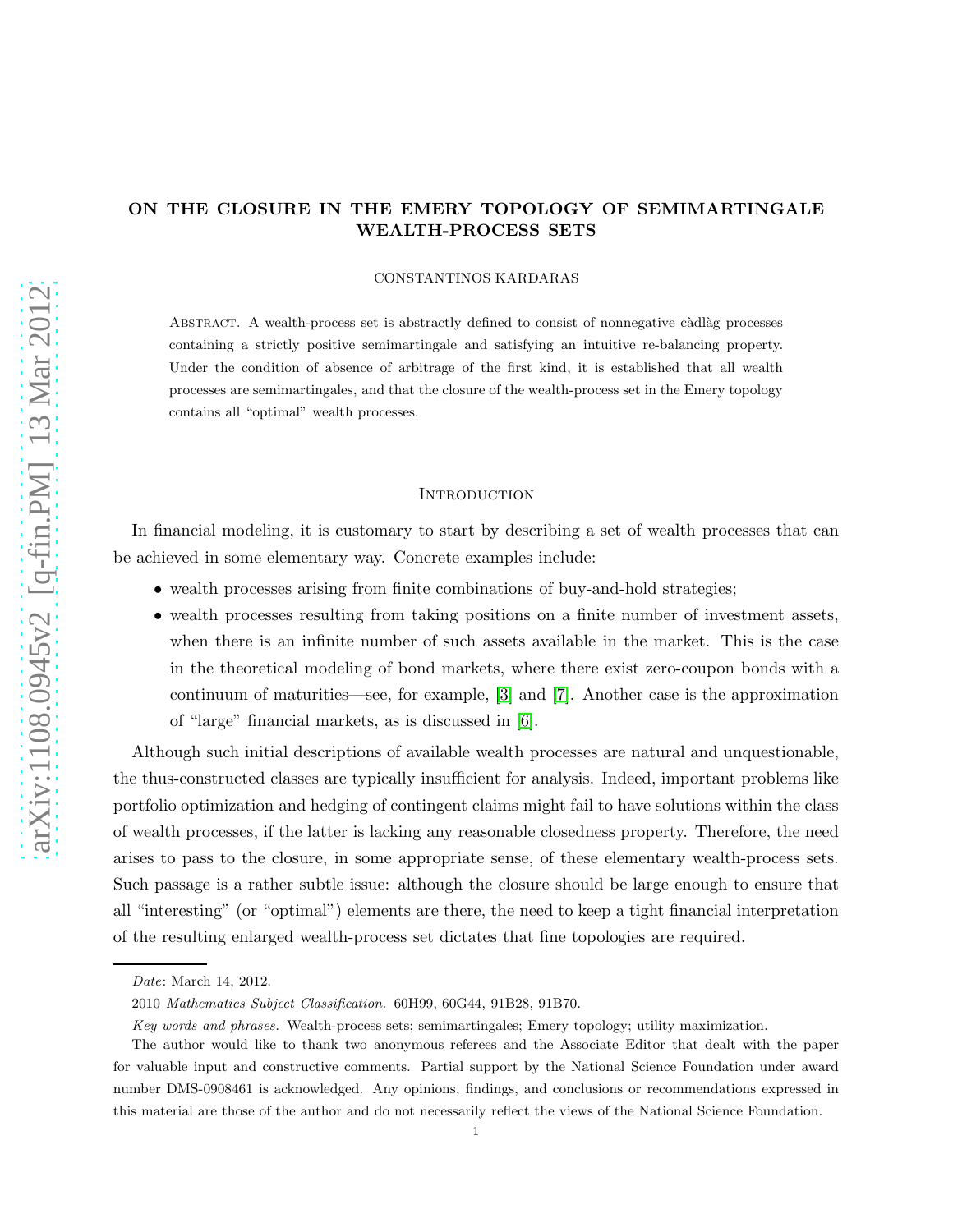In the literature, a balance between the aforementioned opposing forces has to be resolved individually for each problem-at-hand. For example, when wealth processes are defined using simple integrands (i.e., finite combinations of buy-and-hold strategies) against a finite-dimensional semimartingale integrator, the class of all stochastic integrals using general predictable integrands turns out to be the appropriate enlargement—indeed, this has been demonstrated in a number of papers, with  $[8]$ , [\[19\]](#page-20-0), and [\[20\]](#page-20-1) being the ones related to questions of market viability and optimization that are close to the spirit of the present discussion. In fact, the class of stochastic integrals using general predictable integrands coincides with the closure of the set of all simple integrals in the so-called *Emery* (or *semimartingale*) *topology*, introduced in [\[11\]](#page-19-4). An enlargement of the initial wealth-process set using limits of semimartingales in the Emery topology is also utilized in [\[6\]](#page-19-2) and [\[7\]](#page-19-1), when approximating stochastic integrals with respect to an infinite-dimensional integrator via stochastic integrals with integrands having only a finite number of nonzero coordinates.

The Emery topology is extremely strong and, at the same time, very natural when dealing with semimartingales. The purpose of this paper is to show, in an abstract and general setting, that it is the closure of wealth-process sets in the Emery topology that is indeed appropriate if one wants to ensure that "optimal" elements are contained in the enlarged class of wealth processes. For the sake of generality, admissible wealth-process sets are defined in an abstract way, asking that they consist of nonnegative adapted càdlàg processes containing one strictly positive semimartingale (which can be, for example, the outcome of investing in a locally riskless asset) and satisfying an intuitive re-balancing property, called fork-convexity in [\[27\]](#page-20-2). It is first established that, under the mild condition of absence of arbitrage of the first kind in the market, all wealth processes are semimartingales—because of this fact, taking the closure of the wealth-process set in the Emery topology becomes both relevant and possible. Following this preliminary result, the main message of the paper is the following: the closure of wealth-process sets in the Emery topology is rich enough in order to allow for solutions to expected utility maximization problems. More precisely, even though an optimal wealth process might not exist in the original wealth-process set, one can find a sequence of "nearly-optimal" wealth processes that has a limit in the Emery topology, and the latter limit is indeed optimal in the enlarged wealth-process set.

The results of this paper serve as a guideline in efficiently defining enlargements of wealth-process sets, after an elementary and acceptable initial description has been carried out. The fineness of the Emery topology on semimartingales ensures that the resulting enlarged wealth-process set will be quite close to the original one. It is exactly the general and abstract nature of the definition of wealth-process sets that makes the hereby presented results valuable. Needless to say, when faced with a specific application one should aim for more "intrinsic" and elegant descriptions of the closure of elementary wealth-process sets in the Emery topology.

The structure of the paper is simple. Section [1](#page-3-0) contains all the set-up, discussion and results. All proofs are deferred to Section [2.](#page-7-0)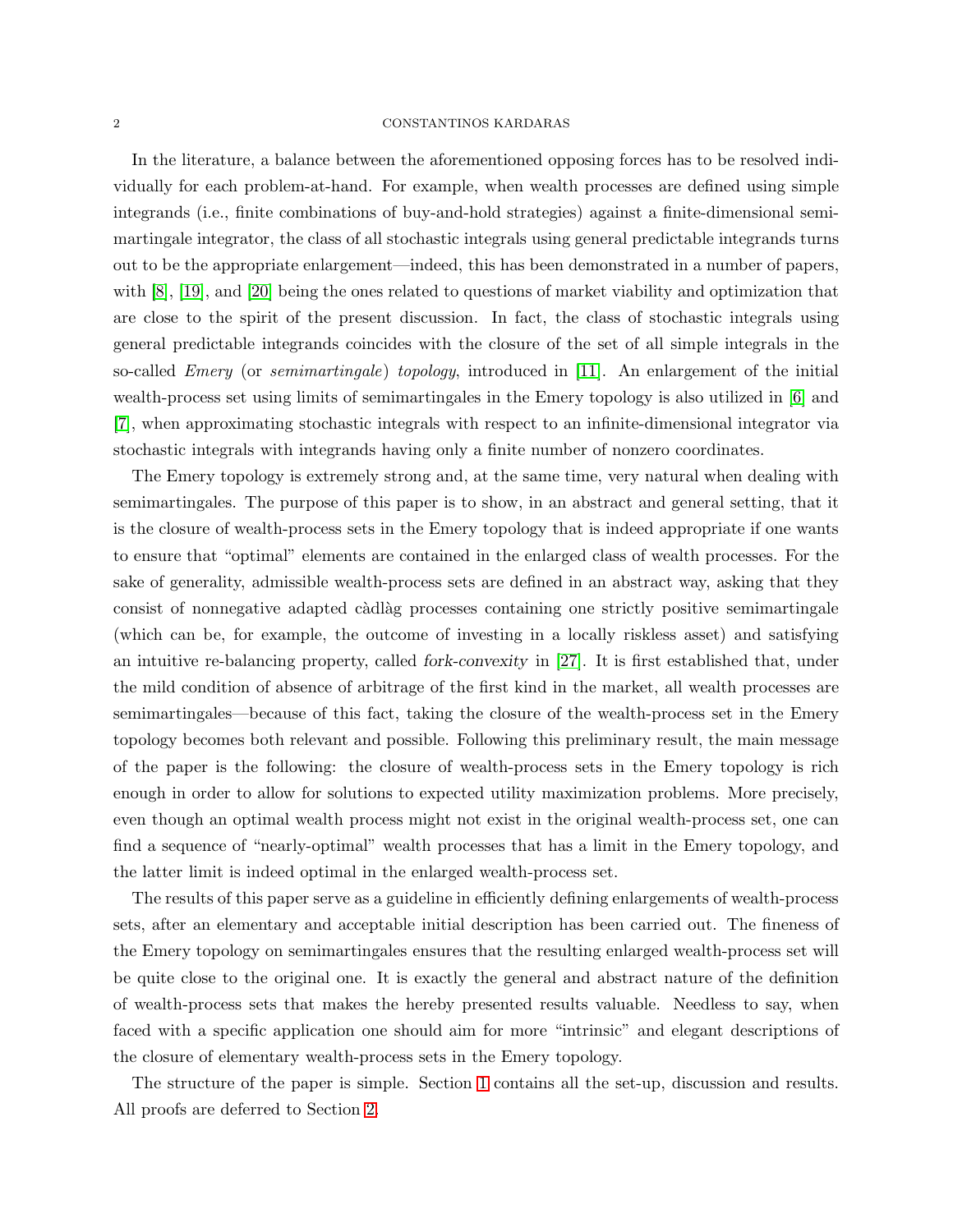#### 1. RESULTS

<span id="page-3-0"></span>1.1. **Preliminaries.** Throughout,  $T \in (0, \infty)$  will be denoting a fixed financial planning horizon. We shall be working on a stochastic basis  $(\Omega, \mathcal{F}, \mathbf{F}, \mathbb{P})$ , where  $\mathbf{F} = (\mathcal{F}_t)_{t \in [0,T]}$  is a filtration satisfying the usual hypotheses of right-continuity and saturation by  $\mathbb{P}\text{-null}$  sets of  $\mathcal{F}$ . Without loss of generality, we assume that  $\mathcal{F}_0$  is trivial modulo  $\mathbb P$  and that  $\mathcal{F} = \mathcal{F}_T$ . Random variables are identified modulo  $\mathbb{P}\text{-a.s.}$  equality. Stochastic processes that are indistinguishable modulo  $\mathbb{P}$  are also identified. A càdlàg (right-continuous with left limits) stochastic process X will be called nonnegative (resp., strictly positive) if  $\mathbb{P} \left[ \inf_{t \in [0,T]} X_t \geq 0 \right] = 1$  (resp., if  $\mathbb{P} \left[ \inf_{t \in [0,T]} X_t > 0 \right] = 1$ ).

The class of semimartingales on  $(\Omega, \mathcal{F}, \mathbf{F}, \mathbb{P})$  is denoted by S. If  $X \in \mathcal{S}$  and  $\eta$  is a predictable and X-integrable process,  $\eta \cdot X$  denotes the stochastic integral of  $\eta$  with respect to X—by convention,  $(\eta \cdot X)_0 = \eta_0 X_0$ . Let  $\mathcal{P}_1$  be the set of predictable processes  $\eta$  with  $|\eta| \leq 1$ . For  $X \in \mathcal{S}$ , define

$$
\lceil X \rceil_{\mathcal{S}} := \sup_{\eta \in \mathcal{P}_1} \mathbb{E}\left[1 \wedge \left(\sup_{t \in [0,T]} |(\eta \cdot X)_t|\right)\right],
$$

where "E" is used to denote expectation under  $\mathbb P$  and " $\wedge$ " is used to denote the minimum operation. The metric  $S \times S \ni (X, X') \mapsto [X - X']_{S}$  induces the *Emery topology* on S, introduced in [\[11\]](#page-19-4). Whenever  $\lim_{n\to\infty} [X^n - X]_{\mathcal{S}} = 0$ , we write S- $\lim_{n\to\infty} X^n = X$ . Convergence in the Emery topology is extremely strong; for example, it implies uniform convergence in probability and (as Proposition [2.10](#page-13-0) later in the text shows) convergence of quadratic variations.

1.2. Financial set-up. The first line of business is to model the class of wealth processes available to an investor with (normalized) unit initial capital. The wealth-process set will be defined in a rather abstract and general-encompassing way: any reasonable class of (potentially, constrained) nonnegative wealth processes resulting from frictionless trading that has appeared in the literature falls within its scope.

<span id="page-3-1"></span>**Definition 1.1.** A set  $\mathcal{X}$  of stochastic processes will be called a wealth-process set if:

- (1) Each  $X \in \mathcal{X}$  is a nonnegative càdlàg process with  $X_0 = 1$ .
- (2) There exists a strictly positive semimartingale in  $\mathcal{X}$ .
- (3) X is fork-convex: for any  $s \in [0,T]$ ,  $X \in \mathcal{X}$ , any strictly positive processes  $X' \in \mathcal{X}$  and  $X'' \in \mathcal{X}$ , and any [0, 1]-valued  $\mathcal{F}_s$ -measurable random variable  $\alpha$ , the process

(1.1) 
$$
[0,T] \ni t \mapsto X_t \mathbb{I}_{\{t < s\}} + (\alpha \left(X_s/X_s'\right)X_t' + (1-\alpha)\left(X_s/X_s''\right)X_t'') \mathbb{I}_{\{s \le t\}}
$$

<span id="page-3-2"></span>is also an element of  $\mathcal{X}$ .

In Definition [1.1](#page-3-1) of a wealth-process set, fork-convexity corresponds to the possibility of rebalancing. In fact, [\(1.1\)](#page-3-2) exactly describes the wealth generated when a financial agent invests according to X up to time s, and then reinvests a fraction  $\alpha$  of the money in the wealth process described by X' and the remaining fraction  $(1 - \alpha)$  in the wealth process described by X''. On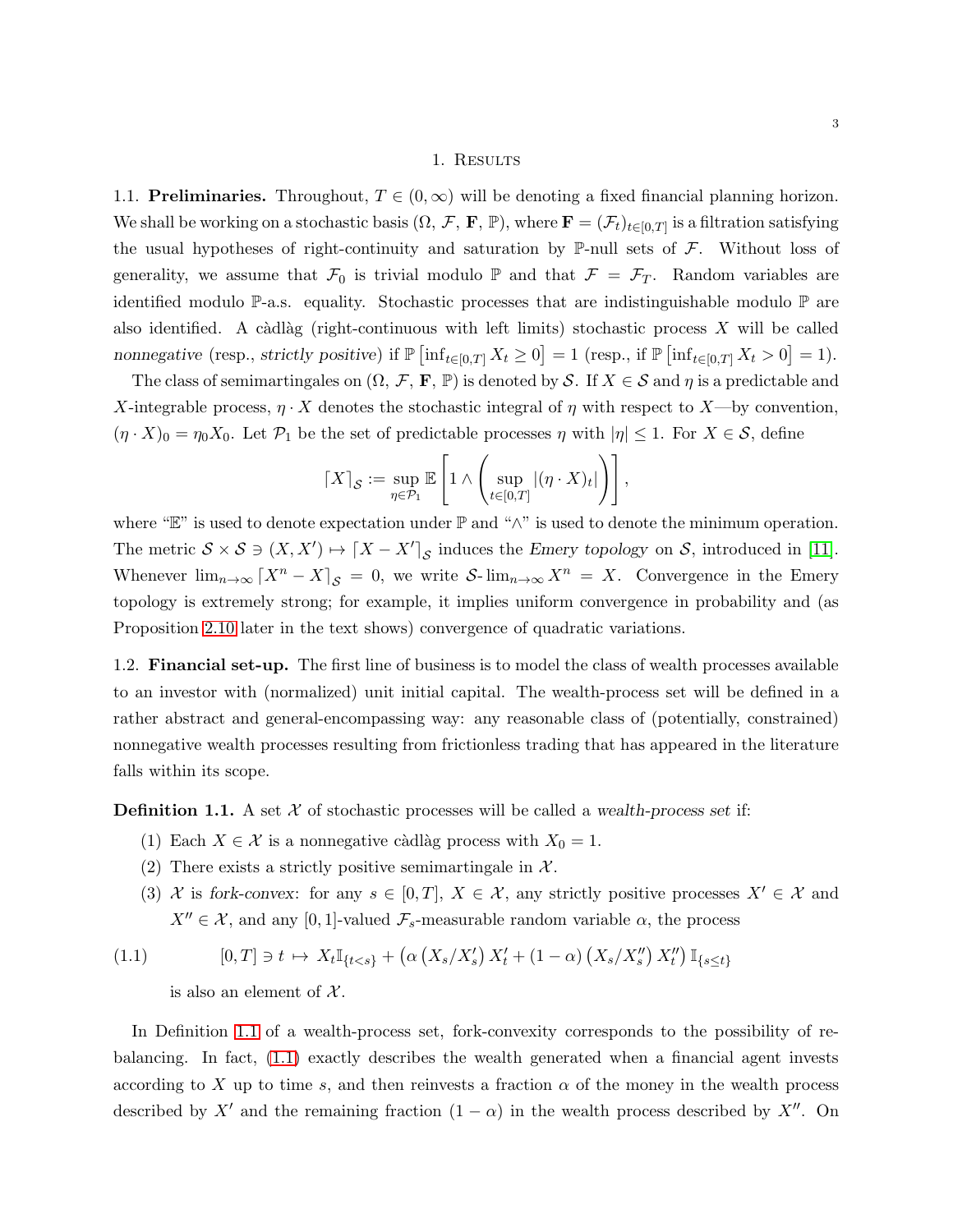the other hand, condition (2) is always true when a locally riskless investment opportunity exists leading to a wealth process that is adapted, right-continuous and nondecreasing.

<span id="page-4-0"></span>**Definition 1.2.** Let X be a wealth-process set. For  $x \in (0,\infty)$ , define  $\mathcal{X}(x) := \{xX \mid X \in \mathcal{X}\}\.$ We say that there are opportunities for arbitrage of the first kind in the market if there exists an  $\mathcal{F}_T$ -measurable random variable  $\xi$  such that:

- $\mathbb{P}[\xi \geq 0] = 1$  and  $\mathbb{P}[\xi > 0] > 0$ ;
- for all  $x \in (0, \infty)$  there exists  $X \in \mathcal{X}(x)$ , which may depend on x, with  $\mathbb{P}[X_T \geq \xi] = 1$ .

If there are *no* opportunities for arbitrage of the first kind, we shall say that condition NA<sup>1</sup> holds.

In the context of Definition [1.2,](#page-4-0)  $\mathcal{X}(x)$  represents all wealth processes that are available to an investor with initial capital  $x \in (0, \infty)$ . Keeping this in mind, the definition of arbitrage of the first kind is very natural: regardless of how minuscule the initial capital is, an investor is able to choose a wealth process that will result in an outcome which dominates  $\xi$ , the latter being a nonnegative random variable which is strictly positive on an event of strictly positive probability.

<span id="page-4-2"></span>1.3. Results. We are ready to present the findings of the paper; proofs are deferred to Section [2.](#page-7-0)

We start with a result stating that condition  $NA_1$  already enforces a semimartingale structure on wealth-process sets. Similar results, in the case where the wealth-process set is defined as nonnegative *simple* stochastic integrals (using linear combinations of buy-and-hold strategies) against a càdlàg adapted process have been established in  $[8, Section 7], [18],$  $[8, Section 7], [18],$  $[8, Section 7], [18],$  and  $[2].$ 

<span id="page-4-1"></span>**Theorem 1.3.** Let  $\mathcal{X}$  be a wealth-process set, and assume condition  $NA_1$ . Then, every process in X *is a semimartingale.*

In view of Theorem [1.3,](#page-4-1) whenever  $\mathcal X$  is a wealth-process set such that condition NA<sub>1</sub> is valid, we define  $\overline{\mathcal{X}}$  as the closure of  $\mathcal X$  in the Emery topology. It follows that  $\overline{\mathcal{X}}$  is also a wealth-process set that is further closed in the Emery topology. Indeed, the only fact that is not trivial is that  $\overline{\mathcal{X}}$ is fork-convex. Fix  $s \in [0, T]$ ,  $X \in \overline{\mathcal{X}}$ , any strictly positive processes  $X' \in \overline{\mathcal{X}}$  and  $X'' \in \overline{\mathcal{X}}$ , and any [0, 1]-valued  $\mathcal{F}_s$ -measurable random variable  $\alpha$ . Pick X-valued sequences  $(X^n)_{n\in\mathbb{N}}$ ,  $((X')^n)_{n\in\mathbb{N}}$  and  $((X'')^n)_{n\in\mathbb{N}}$  such that S- $\lim_{n\to\infty} X^n = X$ , S- $\lim_{n\to\infty} (X')^n = X'$  and S- $\lim_{n\to\infty} (X'')^n = X''$ . It can be assumed without loss of generality that the sequences  $((X')^n)_{n\in\mathbb{N}}$  and  $((X'')^n)_{n\in\mathbb{N}}$  consist of strictly positive wealth processes in X; otherwise, with  $\chi \in \mathcal{X}$  being strictly positive, one may replace  $(X')^n$  with  $(1-n^{-1})(X')^n + n^{-1}\chi$  and  $(X'')^n$  with  $(1-n^{-1})(X'')^n + n^{-1}\chi$  for all  $n \in \mathbb{N}$ ; the previous are strictly positive wealth processes, and  $S$ - $\lim_{n\to\infty} ((1-n^{-1})(X')^n + n^{-1}\chi) = X'$  as well as  $S$ -  $\lim_{n\to\infty} ((1-n^{-1})(X'')^n + n^{-1}\chi) = X''$  still hold. It follows that the process  $\psi^n$ , defined via  $\psi_t^n := X_t^n \mathbb{I}_{\{t < s\}} + (\alpha (X_s^n/(X')_s^n)(X')_t^n + (1 - \alpha) (X_s^n/(X'')_s^n)(X'')_t^n)\mathbb{I}_{\{s \le t\}}$  for  $t \in [0, T]$  is an element of X for all  $n \in \mathbb{N}$ . Furthermore, it is straightforward from the definition of S-convergence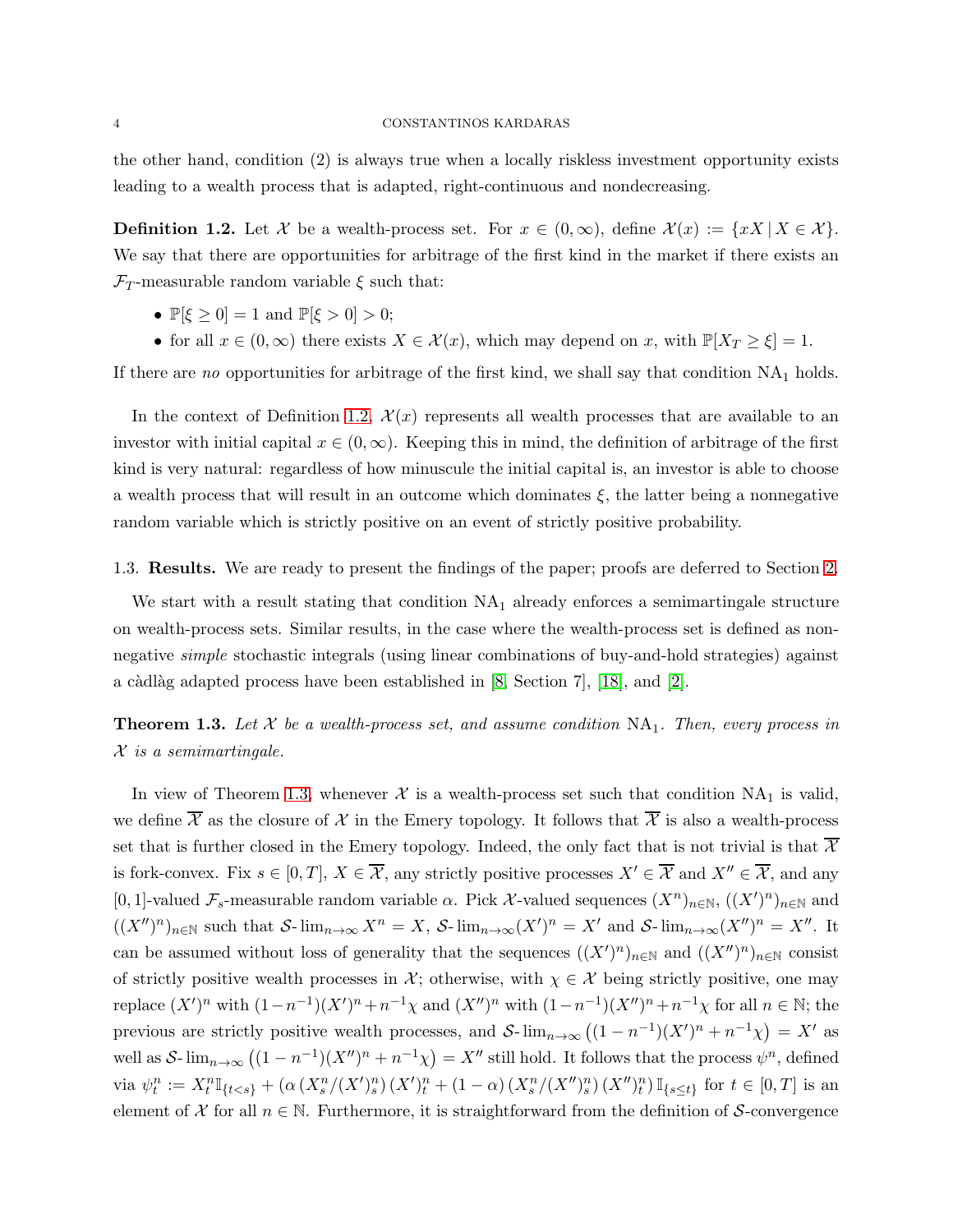that the sequence  $(\psi^n)_{n\in\mathbb{N}}$  converges in the Emery topology to the process in [\(1.1\)](#page-3-2). This establishes the fork-convexity of  $\overline{\mathcal{X}}$ .

We proceed in giving justice to the claim (made in the Introduction) that  $\overline{X}$  already contains all interesting "optimal" elements, by examining the problem of expected utility maximization. Let  $U : (0,\infty) \rightarrow \mathbb{R}$  be a strictly increasing, strictly concave and continuously differentiable function, satisfying the Inada conditions  $\lim_{x\downarrow 0} U'(x) = \infty$  and  $\lim_{x\uparrow \infty} U'(x) = 0$ . Also, set  $U(0) := \lim_{x\downarrow 0} U(x)$  in order to accommodate possibly zero wealth. With X being a wealthprocess set such that  $1 \in \mathcal{X}$ , define the indirect utility function  $u : (0, \infty) \mapsto \mathbb{R} \cup \{\infty\}$  via  $u(x) = \sup_{X \in \mathcal{X}(x)} \mathbb{E}[U(X_T)]$  for  $x \in (0, \infty)$ . (In order for an expression of the form  $\mathbb{E}[U(X_T)],$ where  $X \in \mathcal{X}(x)$  for some  $x \in (0, \infty)$ , to be well defined, the usual convention  $\mathbb{E}[U(X_T)] = -\infty$ whenever  $\mathbb{E}[0 \wedge U(X_T)] = -\infty$  is used. Also, note that  $u \geq U$  follows from  $1 \in \mathcal{X}$ , which implies that  $u(x) > -\infty$  for all  $x \in (0, \infty)$ .) In accordance with Definition [1.2,](#page-4-0) set  $\overline{\mathcal{X}}(x) := \{xX \mid X \in \overline{\mathcal{X}}\}$ for  $x \in (0,\infty)$ . It is not *a priori* clear that  $\sup_{X \in \mathcal{X}(x)} \mathbb{E}[U(X_T)] = \sup_{X \in \overline{\mathcal{X}}(x)} \mathbb{E}[U(X_T)]$  holds for  $x \in (0,\infty)$ ; however, as Theorem [1.4](#page-5-0) states, this is indeed true under assumption NA<sub>1</sub>. What *is* clear is that, in general, maximal expected utility will not be achieved by a wealth process in  $\mathcal{X}(x)$ for  $x \in (0, \infty)$ ; as it turns out, maximal utility *can* be achieved by a process in  $\overline{\mathcal{X}}(x)$ , at least under condition  $NA<sub>1</sub>$  and the validity of the following:

<span id="page-5-1"></span>(FIN-DUAL) 
$$
\sup_{x>0} \{u(x) - xy\} < \infty \text{ holds for all } y \in (0, \infty).
$$

Furthermore, for all  $x \in (0,\infty)$ , the optimal wealth process in  $\overline{\mathcal{X}}(x)$  along with its expected utility can be approximated arbitrarily by wealth processes in  $\mathcal{X}(x)$ . The exact statement follows.

<span id="page-5-0"></span>**Theorem 1.4.** Let X be a wealth process set with  $1 \in \mathcal{X}$ , and suppose that condition  $NA_1$  is valid.

- $(1)$   $u(x) := \sup_{X \in \mathcal{X}(x)} \mathbb{E} [U(X_T)] = \sup_{X \in \overline{\mathcal{X}}(x)} \mathbb{E} [U(X_T)]$  *holds for all*  $x \in (0, \infty)$ *.*
- (2) Suppose that [\(FIN-DUAL\)](#page-5-1) *is also valid. Then, for all*  $x \in (0,\infty)$ *, there exists*  $\widehat{X}(x) \in$  $\overline{\mathcal{X}}(x)$  satisfying  $\mathbb{E}\big[U(\widehat{X}(x)_T)\big] = u(x) < \infty$ ; furthermore, there exists an  $\mathcal{X}(x)$ -valued se*quence*  $(X^n(x))_{n \in \mathbb{N}}$  such that both  $S$ - $\lim_{n \to \infty} X^n(x) = \hat{X}(x)$  and  $\lim_{n \to \infty} \mathbb{E}[U(X^n(x)_T)] =$  $\mathbb{E}\big[U(\widehat{X}(x)_T)\big] = u(x) \text{ hold.}$

*Remark* 1.5. For  $U : (0, \infty) \to \mathbb{R}$  as before, define  $U(\infty) := \lim_{x \uparrow \infty} U(x)$ .

When  $U(\infty) = \infty$  and condition NA<sub>1</sub> fails for a wealth-process set X with  $1 \in \mathcal{X}$ , it is straightforward that  $u(x) = \infty$  holds for all  $x \in (0, \infty)$ . On the other hand, condition [\(FIN-DUAL\)](#page-5-1) always implies that u is finitely-valued. It then follows that, when  $U(\infty) = \infty$  and X is a wealth process with  $1 \in \mathcal{X}$ , [\(FIN-DUAL\)](#page-5-1) is sufficient to have both statements of Theorem [1.4](#page-5-0) valid, since condition  $NA<sub>1</sub>$  is indirectly forced.

Note also that when  $U(\infty) < \infty$  condition [\(FIN-DUAL\)](#page-5-1) is always trivially valid; therefore it does not have to be assumed in statement (2) of Theorem [1.4.](#page-5-0)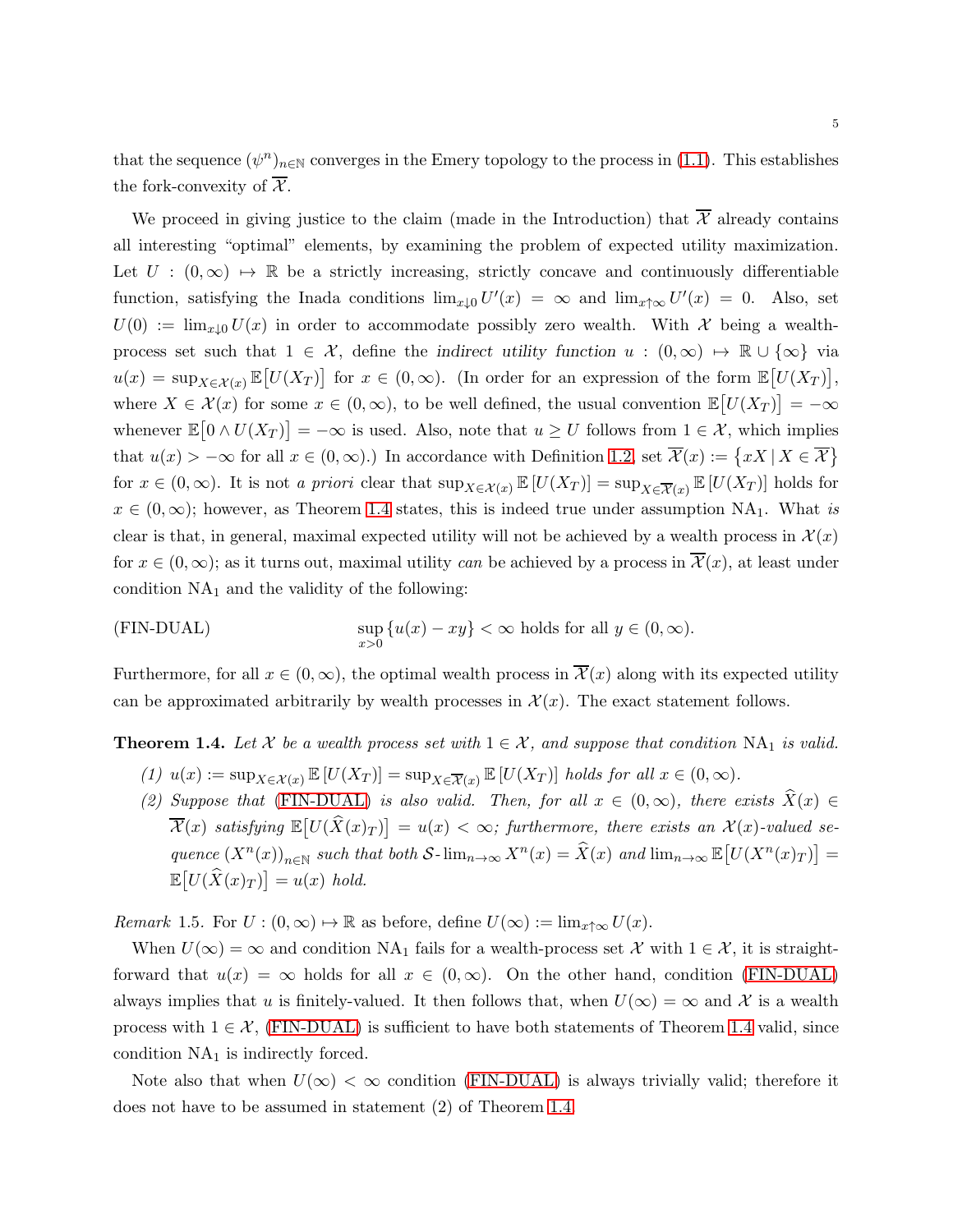*Remark* 1.6*.* The proof of the existence of optimal wealth processes in statement (2) of Theorem [1.4](#page-5-0) heavily depends on the two seminal papers of Kramkov and Schachermayer [\[19,](#page-20-0) [20\]](#page-20-1). At first sight, the setting of the present paper does not match the one of [\[19\]](#page-20-0) and [\[20\]](#page-20-1)—indeed, in the latter papers the wealth-process sets are modeled via outcomes of stochastic integrals with respect to a finite-dimensional semimartingale integrator. However, [\[19\]](#page-20-0) and [\[20\]](#page-20-1) contain certain "abstract results" that we shall be eventually able to use in order to show the validity of Theorem [1.4.](#page-5-0)

In fact, there is an intermediate result used in order to establish Theorem [1.4,](#page-5-0) which is in some sense more fundamental.

<span id="page-6-0"></span>**Theorem 1.7.** Let X be a wealth-process set, and assume condition NA<sub>1</sub>. Then, for any  $\mathbb{Q} \sim \mathbb{P}$ *there exists a strictly positive*  $\widehat{X}^{\mathbb{Q}} \in \overline{X}$  *such that*  $X/\widehat{X}^{\mathbb{Q}}$  *is a*  $\mathbb{Q}$ *-supermartingale for all*  $X \in \overline{X}$ *.* 

*Remark* 1.8. Theorem [1.7](#page-6-0) is related to the idea of *change of numéraire*—see [\[9\]](#page-19-7). Using notation from Theorem [1.7,](#page-6-0) the probability Q is an equivalent supermartingale measure in the market where wealth is denominated by  $\widehat{X}^{\mathbb{Q}} \in \overline{\mathcal{X}}$ . In accordance to the terminology of [\[23\]](#page-20-3), [\[1\]](#page-19-8) and [\[14\]](#page-19-9), one can call  $\widehat{X}^{\mathbb{Q}}$  the numéraire portfolio in X under the probability  $\mathbb{Q}$ .

*Remark* 1.9*.* We elaborate on how Theorem [1.4](#page-5-0) and Theorem [1.7](#page-6-0) are connected. Technicalities aside, the numéraire portfolio  $\widehat{X}^{\mathbb{Q}}$  in the notation of Theorem [1.7](#page-6-0) corresponds to the optimal wealth process for the expected logarithmic utility maximization problem under the probability Q. (This follows by formally applying first-order conditions for log-optimality and deriving the "numéraire property" of log-optimal portfolios—extensive discussion in the special case of financial models driven by a finite-dimensional semimartingale integrator can be found in [\[14\]](#page-19-9).) As can be seen from the proof of Theorem [1.4](#page-5-0) in Subsection [2.7,](#page-17-0) any optimal process stemming from utility maximization problems can be regarded as the log-optimal wealth (more precisely, a multiple of the numéraire portfolio in  $\mathcal{X}$  under an auxiliary probability measure that is equivalent to  $\mathbb{P}$ . The idea is certainly not new—for example, in the work of Kramkov and Sˆırbu [\[21,](#page-20-4) [22\]](#page-20-5), such changes of numéraire and probability are utilized in questions related to sensitivity analysis of the expected utility maximization problem as well as utility indifference prices.

*Remark* 1.10. Suppose that X is a wealth-process set such that condition NA<sub>1</sub> holds. In view of Theorem [1.7,](#page-6-0) condition NA<sub>1</sub> also holds for the wealth-process set  $\overline{\mathcal{X}}$ . Indeed, the existence of a strictly positive  $\widehat{X} \in \overline{\mathcal{X}}$  such that  $\mathbb{E}\big[X_T/\widehat{X}_T\big] \leq 1$  holds for all  $X \in \overline{\mathcal{X}}$  can be easily seen to imply that no arbitrage of the first kind can exist in the market with wealth-process set  $\overline{\mathcal{X}}$ .

<span id="page-6-1"></span>*Remark* 1.11. Suppose that  $X$  is the wealth-process set generated by nonnegative stochastic integrals with respect to a finite-dimensional semimartingale integrator. Then,  $\mathcal X$  is already closed in the Emery topology. (The ideas behind the proof of the last claim are present in Mémin's work [\[24\]](#page-20-6)—see also [\[14,](#page-19-9) discussion after Theorem 4.4], as well as [\[5\]](#page-19-10).) In this special case, more elaborate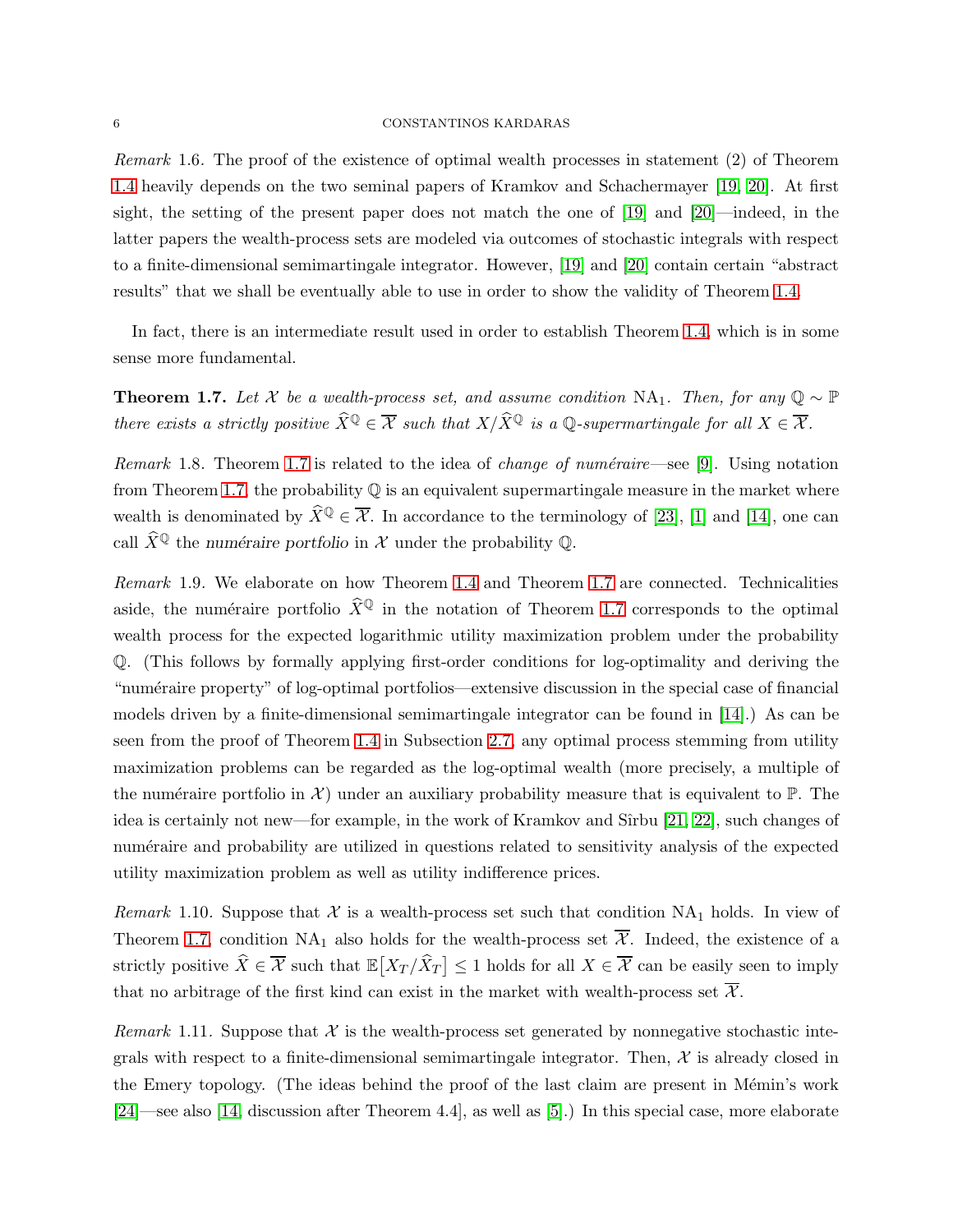versions of Theorem [1.7](#page-6-0) appear in [\[16\]](#page-19-11) and [\[26\]](#page-20-7): condition NA<sub>1</sub> implies that for any  $\mathbb{Q} \sim \mathbb{P}$  there exists a strictly positive  $\widehat{X}^{\mathbb{Q}} \in \mathcal{X}$  such that  $X/\widehat{X}^{\mathbb{Q}}$  is a local Q-martingale for all  $X \in \mathcal{X}$ . Further-more, the results of [\[9\]](#page-19-7) imply that for each *maximal* strictly positive wealth process  $\hat{X} \in \mathcal{X}$ , there exists  $\mathbb{Q} \sim \mathbb{P}$  such that  $X/\widehat{X}$  is a local  $\mathbb{Q}$ -martingale for all  $X \in \mathcal{X}$ .

*Remark* 1.12*.* Theorem [1.7—](#page-6-0)which is the basis for proving Theorem [1.4—](#page-5-0)underlies the need for assuming that wealth remains nonnegative; indeed, the concept of numéraire portfolio is only available for collections of nonnegative processes. The supermartingale property of properly discounted processes is not suitable to describe optimality when wealth may become negative. It would be interesting to explore whether a theory parallel to the one presented here can be developed for wealth-process sets when processes are not constrained to remain nonnegative. Naturally, different conditions will be required from a wealth-process set in such case; for example, an additive analogue of the multiplicative fork-convexity property of Definition [1.1](#page-3-1) may be more appropriate. Such a project will certainly require different tools than the ones used here and is beyond the scope of this paper.

#### 2. Proofs

<span id="page-7-0"></span>2.1. Some modes of convergence. Let  $\mathbb{L}^0$  be the space of *F*-measurable P-a.s. finitely-valued random variables. For  $g \in \mathbb{L}^0$ , define  $[g]_{\mathbb{P}} := \mathbb{E} [1 \wedge |g|]$ . The metric  $(g, g') \mapsto [g - g']_{\mathbb{P}}$  on  $\mathbb{L}^0$ induces the topology of convergence in P-measure. We simply write  $\mathbb{P}\text{-}\lim_{n\to\infty} g^n = g$  whenever  $\lim_{n\to\infty} [g^n - g]_{\mathbb{P}} = 0$ . We use  $\mathbb{L}^0_+$  to denote the set of  $g \in \mathbb{L}^0$  with  $\mathbb{P}[g \ge 0] = 1$ .

For a càdlàg process X, define  $X^* := \sup_{t \in [0, \cdot]} |X_t|$ ; then, define  $[X]_{\mathsf{u} \mathbb{P}} := [X_T^*]_{\mathbb{P}}$ . The metric  $(X, X') \mapsto [X - X']_{\mathsf{u} \mathbb{P}}$  induces the topology of uniform (on  $[0, T]$ ) convergence in  $\mathbb{P}$ -measure on the space of càdlàg processes. We write uP-  $\lim_{n\to\infty} X^n = X$  when  $\lim_{n\to\infty} [X^n - X]_{\text{up}} = 0$ . With the previous notation, note that  $[X]_{\mathcal{S}} = \sup_{\eta \in \mathcal{P}_1} [\eta \cdot X]_{\mathsf{u} \mathbb{P}}$  holds for  $X \in \mathcal{S}$ —in particular, since considering  $\eta \equiv 1$  gives  $[X]_{\mathsf{u} \mathbb{P}} \leq [X]_{\mathcal{S}}$  for  $X \in \mathcal{S}$ , S-convergence implies  $\mathsf{u} \mathbb{P}$ -convergence.

Lastly, we introduce yet another mode of convergence. Say that a sequence of nonnegative càdlàg processes  $(X^n)_{n\in\mathbb{N}}$  Fatou-converges to a nonnegative càdlàg process X, and write F-  $\lim_{n\to\infty} X^n$  = X, if there exists a countably dense set  $\mathbb{T} \subseteq [0, T]$  with  $T \in \mathbb{T}$  such that,  $\mathbb{P}\text{-a.s.}$ ,

$$
X_t = \liminf_{\mathbb{T}\ni s\downarrow t} \left( \liminf_{n\to\infty} X_s^n \right) = \limsup_{\mathbb{T}\ni s\downarrow t} \left( \limsup_{n\to\infty} X_s^n \right), \text{ for all } t\in[0,T].
$$

(For  $t = T$  the last equality should be read as  $X_T = \liminf_{n \to \infty} X_T^n = \limsup_{n \to \infty} X_T^n$ .)

*Remark* 2.1*.* Fatou-convergence certainly lacks elegance compared to the previous modes of convergence. However, it proves extremely useful in the theory of Mathematical Finance, as was made clear in [\[12\]](#page-19-12), [\[19\]](#page-20-0) and [\[27\]](#page-20-2), to name a few. The main reason for its usefulness is a "convex compactness" property that allows to obtain existence of optimal wealth processes in the Fatou-closure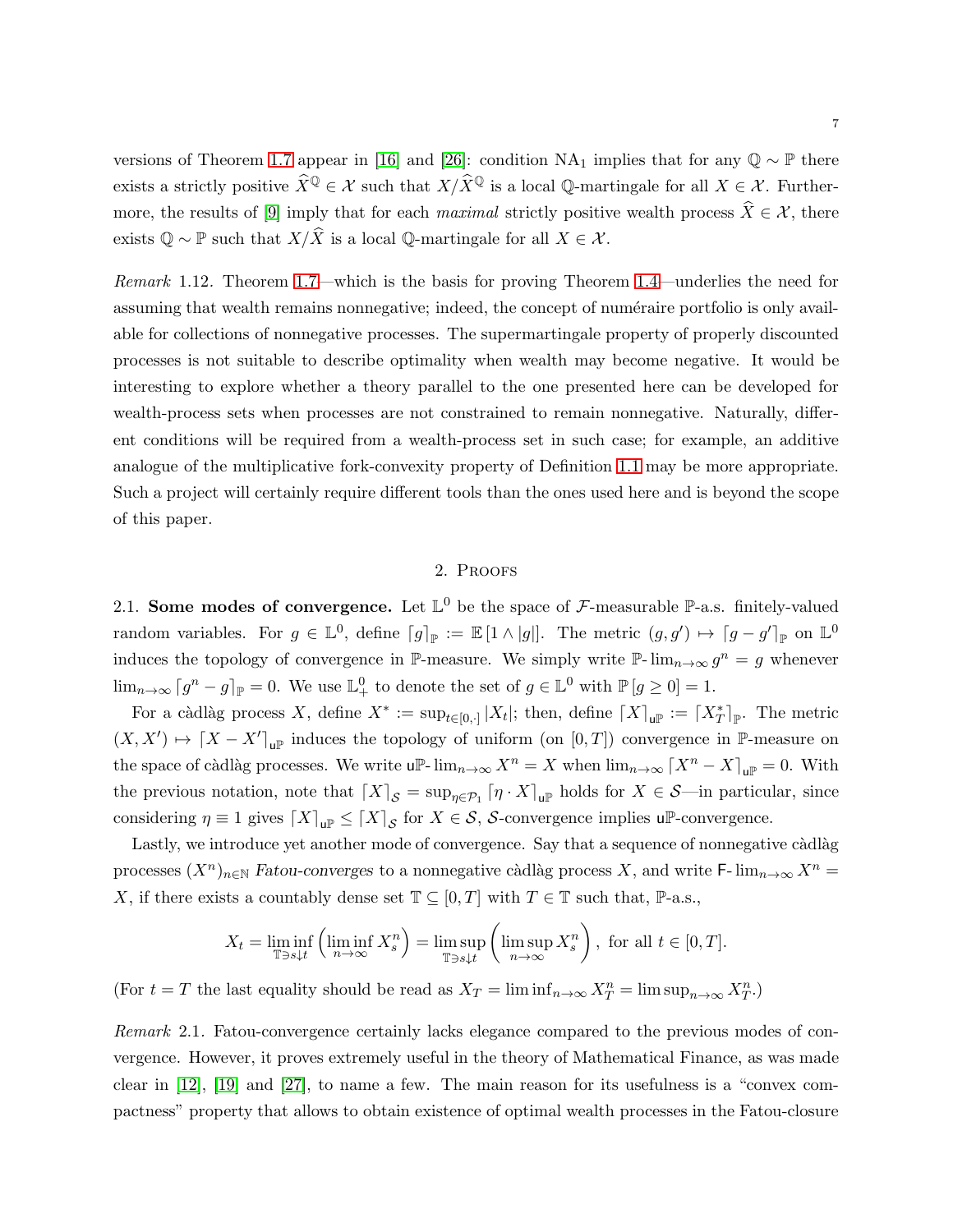(the set of all possible limits in the Fatou sense) of a wealth-process set for concave maximization problems. Indeed, as stated in Lemma [2.14](#page-16-0) (which follows from [\[12,](#page-19-12) Lemma 5.2(1)] and a change-of-numéraire argument), if X is a wealth-process set such that NA<sub>1</sub> holds, any X-valued sequence  $(X^n)_{n\in\mathbb{N}}$  has a sequence of forward convex combinations that is Fatou-convergent. Although convenient, this ability to easily find Fatou-convergent sequences in wealth-process sets has the undesirable implication that the Fatou-closure of a wealth-process set tends to be quite large, making the corresponding limits difficult to justify from a financial viewpoint. In fact, Fatouclosures contain "wealth processes" that fail to be maximal, in the sense that they allow for free disposal of wealth—Subsection [2.6](#page-15-0) offers a better understanding of such issues. However, as it turns out, "optimal" elements in the Fatou-closure, which are exactly the numéraires mentioned in Theorem [1.7,](#page-6-0) can be approximated also in the Emery topology. As already mentioned in Remark [1.11,](#page-6-1) when  $\mathcal X$  is the wealth-process set generated by nonnegative stochastic integrals with respect to a finite-dimensional semimartingale integrator, it is established in [\[9\]](#page-19-7) that all strictly positive maximal processes are actually numéraire portfolios under a suitable equivalent change of probability. However, in the case of possible constraints on investment, it may happen that maximal elements do not correspond to numéraire portfolios—for an example in a one time-period model, see [\[17,](#page-19-13) Subsection 1.3].

2.2. Preliminaries towards proving Theorem [1.3](#page-4-1) and Theorem [1.7.](#page-6-0) We start with an auxiliary result.

<span id="page-8-0"></span>Lemma 2.2. *Suppose that* X *is a wealth-process set. Then, condition* NA<sup>1</sup> *holds if and only*  $if \lim_{\ell \to \infty} ( \sup_{(X,t) \in \mathcal{X} \times [0,T]} \mathbb{P}[X_t > \ell] ) = 0, \ i.e., \ when \ the \ collection \ \{X_t \, | \, X \in \mathcal{X}, \ t \in [0,T] \} \ \ of$ *random variables is bounded in* P*-measure.*

*Proof.* The proof of the fact that condition  $NA_1$  holds if and only if  $\{X_T | X \in \mathcal{X}\}\$ is bounded in P-measure follows *mutatis mutandis* from [\[18,](#page-19-5) proof of Proposition 1.1]. It only remains to show that boundedness in P-measure of  $\{X_T | X \in \mathcal{X}\}\$ implies the stronger boundedness in Pmeasure of  $\{X_t | X \in \mathcal{X}, t \in [0,T]\}$ . Fix some strictly positive  $\chi \in \mathcal{X}$ , and define  $\kappa \in \mathbb{L}^0_+$  via  $\kappa := \sup_{t \in [0,T]} \chi_t/\chi_T$ . For  $(X,t) \in \mathcal{X} \times [0,T]$ , the fork-convexity of X implies that  $X_t(\chi_T/\chi_t)$  is equal to  $X'_T$  for some  $X' \in \mathcal{X}$ . It follows that for any  $(X,t) \in \mathcal{X} \times [0,T]$  there exists  $X' \in \mathcal{X}$ such that  $X_t \leq \kappa X'_T$ . Since  $\{X_T | X \in \mathcal{X}\}\$ is bounded in P-measure and  $\kappa \in \mathbb{L}^0_+$ , it follows that  $\{X_t | X \in \mathcal{X}, t \in [0,T]\}$  is bounded in P-measure as well.

For a wealth-process set  $\mathcal{X}$ , let  $\overline{\mathcal{X}}^{\mathsf{F}}$  denote the set of all possible limits of Fatou-convergent sequences of  $\mathcal{X}$ . We state and prove a result that will help establish both Theorem [1.3](#page-4-1) and Theorem [1.7.](#page-6-0) (Note the similarity between the statements of Lemma [2.3](#page-9-0) and Theorem [1.7.](#page-6-0))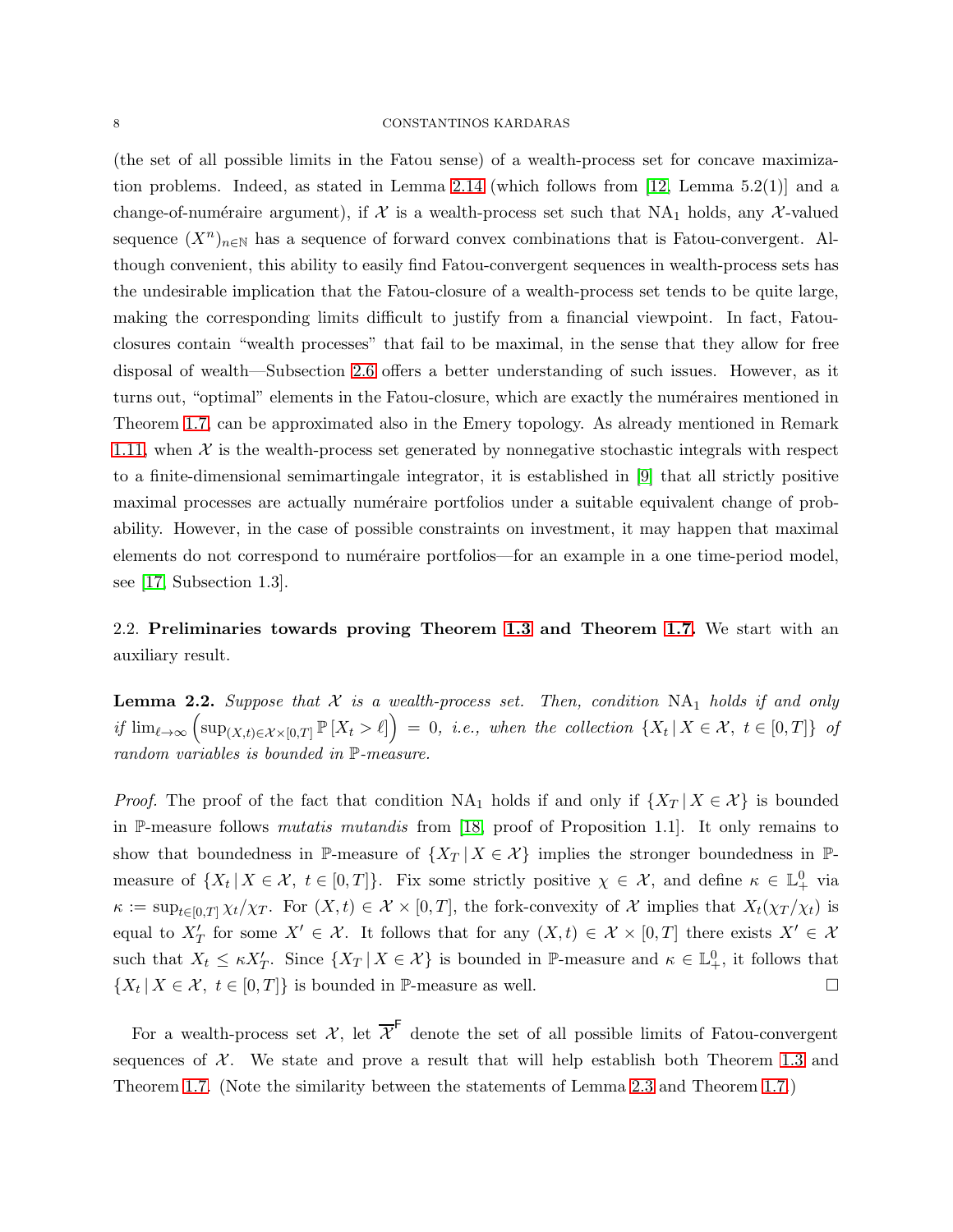<span id="page-9-0"></span>**Lemma 2.3.** Suppose that  $X$  is a wealth-process set and that condition  $NA_1$  is in force. Then,  $\int$ *for all*  $\mathbb{Q} \sim \mathbb{P}$  *there exists a strictly positive*  $\widehat{X}^{\mathbb{Q}} \in \overline{X}^{\mathbb{F}}$  *with*  $\widehat{X}_0^{\mathbb{Q}} \geq 1$ *, such that*  $X/\widehat{X}^{\mathbb{Q}}$  *is a*  $\mathbb{Q}$ *supermartingale for all*  $X \in \overline{\mathcal{X}}^{\mathsf{F}}$ .

*Proof.* We shall give the proof for the case  $\mathbb{Q} = \mathbb{P}$  and suppress the superscript "P" from notation; the proof for the general case follows in exactly the same way.

Let T be a countable dense subset of  $[0, T]$  with  $\{0, T\} \subseteq T$ . Recalling Lemma [2.2,](#page-8-0) it follows exactly as in [\[15,](#page-19-14) proof of Theorem 2.3] that there exists an X-valued sequence  $(X^n)_{n\in\mathbb{N}}$  such that: (a)  $\widetilde{X}_s := \mathbb{P} \text{-}\lim_{n \to \infty} X_s^n$  exists and satisfies  $\mathbb{P}[\widetilde{X}_s > 0] = 1$  for all  $s \in \mathbb{T}$ ; and (b) for all  $X \in \mathcal{X}$ ,  $(X_s/\widetilde{X}_s)_{s \in \mathbb{T}}$  is a P-supermartingale with respect to the filtration  $(\mathcal{F}_s)_{s \in \mathbb{T}}$ .

Using a diagonalization argument and passing to a subsequence if necessary, we may strengthen  $\widetilde{X}_s = \mathbb{P} \text{-}\lim_{n \to \infty} X_s^n$  for all  $s \in \mathbb{T}$  into that  $\mathbb{P} \big[ \lim_{n \to \infty} X_s^n = \widetilde{X}_s$ , for all  $s \in \mathbb{T} \big] = 1$ . Furthermore, the fact that  $X_0 = 1$  for all  $X \in \mathcal{X}$  coupled with property (b) above gives that  $\mathbb{E}[X_s/\widetilde{X}_s] \leq 1$ holds for all  $X \in \mathcal{X}$  and  $s \in \mathbb{T}$ .

Fix a strictly positive semimartingale  $X \in \mathcal{X}$ . Since the process  $(X_s/\widetilde{X}_s)_{s \in \mathbb{T}}$  is a nonnegative P-supermartingale with respect to the filtration  $(\mathcal{F}_s)_{s \in \mathbb{T}}$ , it follows that  $\mathbb{P} \left[ \inf_{s \in \mathbb{T}} \widetilde{X}_s > 0 \right] = 1$ . For each  $t \in [0,T]$ , define  $X_t := \lim_{T \ni s \downarrow t} X_s$ ; the P-a.s. existence of this limit is ensured by the nonnegative supermartingale convergence theorem. (Note that  $\mathbb{P}[\widehat{X}_t < \infty] = 1$  holds since Lemma [2.2](#page-8-0) implies that the closure in P-measure of  $\{X_s | X \in \mathcal{X}, s \in [0,T]\}$ , where  $\widehat{X}_t$  belongs to, is bounded in P-measure.) Since the filtration **F** satisfies the usual hypotheses, it follows that X (viewed as a process) has an adapted càdlàg version, which we shall be using from now on; then, F- $\lim_{n\to\infty} X^n = \hat{X}$ . Furthermore,  $\mathbb{P} \left[ \inf_{s\in\mathbb{T}} \tilde{X}_s > 0 \right] = 1$  implies that  $\mathbb{P} \left[ \inf_{t\in[0,T]} \hat{X}_t > 0 \right] = 1$ , i.e., that  $\widehat{X}$  is strictly positive. The fact that  $\mathbb{E}[X_s/\widetilde{X}_s] \leq 1$ , for all  $s \in \mathbb{T}$  and Fatou's lemma give  $\mathbb{E}[X_t/\widehat{X}_t] \leq 1$  for all  $t \in [0,T]$ . In particular,  $1/\widehat{X}_0 = \mathbb{E}[X_0/\widehat{X}_0] \leq 1$ , i.e.,  $\widehat{X}_0 \geq 1$ .

It only remains to show that  $X/\widehat{X}$  is a P-supermartingale for all  $X \in \overline{\mathcal{X}}^{\mathsf{F}}$ . In view of the conditional version of Fatou's lemma, it suffices to show that  $X/\widehat{X}$  is a P-supermartingale for all  $X \in \mathcal{X}$ . Initially fix X being strictly positive. Let  $t \in [0,T]$ ,  $s \in [0,t]$  and  $A \in \mathcal{F}_s$ . Consider two T-valued sequences  $(s_n)_{n\in\mathbb{N}}$  and  $(t_n)_{n\in\mathbb{N}}$  such that  $\downarrow \lim_{n\to\infty} s_n = s$ ,  $\downarrow \lim_{n\to\infty} t_n = t$ , and  $s_n \leq t_n$ for all  $n \in \mathbb{N}$ . Since  $A \in \mathcal{F}_{s_n}$  for all  $n \in \mathbb{N}$ , property (b) above gives

$$
\mathbb{E}\left[\frac{\widetilde{X}_{s_n}X_{t_n}}{X_{s_n}\widetilde{X}_{t_n}}\mathbb{I}_A\right] \leq \mathbb{P}[A]
$$

for all  $n \in \mathbb{N}$ . Taking  $n \to \infty$  and using Fatou's lemma, we obtain

$$
\mathbb{E}\left[\frac{\widehat{X}_sX_t}{X_s\widehat{X}_t}\mathbb{I}_A\right] \leq \mathbb{P}[A].
$$

As  $t \in [0, T], s \in [0, t]$  and  $A \in \mathcal{F}_s$  are arbitrary, the last inequality shows that  $X/\widehat{X}$  is a Psupermartingale. The final step is to remove the assumption that  $X$  is strictly positive. Pick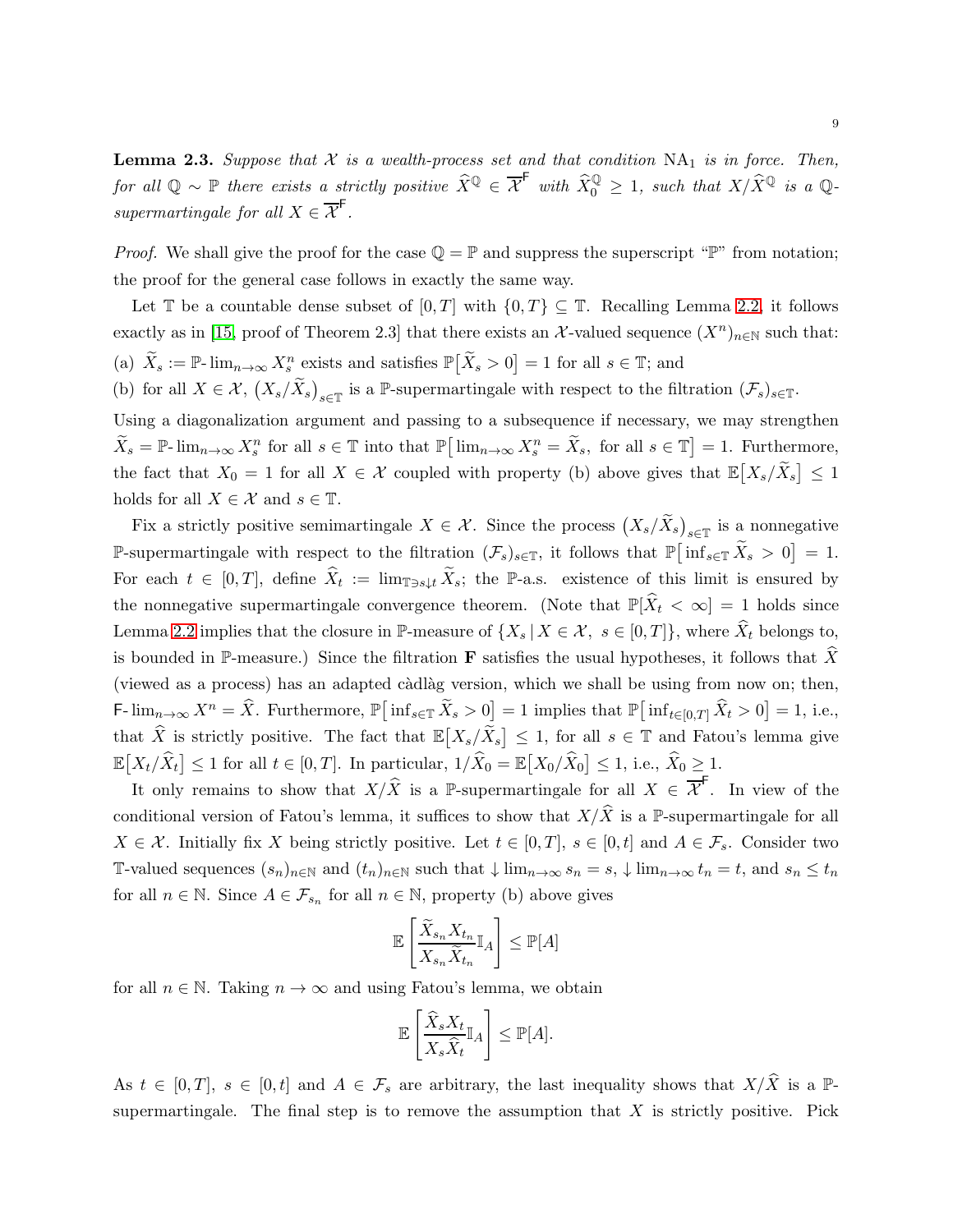any  $X \in \mathcal{X}$  and a strictly positive  $X' \in \mathcal{X}$ . For all  $n \in \mathbb{N}$ , define the strictly positive process  $X^n := (1 - n^{-1})X + n^{-1}X'$ , which is a wealth process in X. It follows that  $X^n/\widehat{X}$  is a nonnegative P-supermartingale for all  $n \in \mathbb{N}$ . Using the conditional version of Fatou's lemma, it follows that  $X/\widehat{X}$  is a nonnegative P-supermartingale, which concludes the argument.

2.3. Proof of Theorem [1.3.](#page-4-1) Fix a strictly positive semimartingale  $X' \in \mathcal{X}$  and (in view of Lemma [2.3\)](#page-9-0) a strictly positive  $\widehat{X} \in \overline{\mathcal{X}}^{\mathsf{F}}$  such that  $X/\widehat{X}$  is a P-supermartingale for all  $X \in \mathcal{X}$ . Pick any  $X \in \mathcal{X}$  and write  $X = (X/\hat{X})(\hat{X}/X')X'$ . The process  $X/\hat{X}$  is a càdlàg supermartingale, therefore a semimartingale. As  $X' \in S$ ,  $X \in S$  will follow as soon as  $(\widehat{X}/X') \in S$  is established. The last follows upon noticing that  $\hat{X}/X' = 1/(X'/\hat{X})$  and using Itô's formula with the function  $(0,\infty) \ni x \mapsto 1/x \in (0,\infty)$  on the strictly positive semimartingale  $X'/\widehat{X}$ .

<span id="page-10-0"></span>2.4. Convergence in the Emery topology. Below, we collect the essential results regarding convergence in the Emery topology that shall be needed for the proof of Theorem [1.7.](#page-6-0) We provide full details for the convenience of the reader; however, versions of some of them have appeared previously—for example, see the original paper [\[11\]](#page-19-4).

<span id="page-10-3"></span>*Convention* 2.4*.* In several occasions until the end of Subsection [2.5,](#page-13-1) we define stopping times as first passage times of processes in certain sets. On the event that the process never enters the specific set up to time T, the stopping time is defined by convention equal to  $\infty$ .

The first result contains a convenient necessary and sufficient condition for S-convergence.

<span id="page-10-1"></span>**Lemma 2.5.** Let  $(X^n)_{n\in\mathbb{N}}$  be a sequence in S. Then, S- $\lim_{n\to\infty} X^n = 0$  holds if and only if for *all*  $\mathcal{P}_1$ -valued sequences  $(\eta^n)_{n \in \mathbb{N}}$ ,  $\mathbb{P}$ - $\lim_{n \to \infty} (\eta^n \cdot X^n)_T = 0$  *holds.* 

*Proof.* By definition, S- $\lim_{n\to\infty} X^n = 0$  implies  $\mathbb{P}\text{-}\lim_{n\to\infty} (\eta^n \cdot X^n)_T = 0$  whenever  $(\eta^n)_{n\in\mathbb{N}}$  is a  $P_1$ -valued sequence. Now, assume the latter condition and, by way of contradiction, that S- $\lim_{n\to\infty} X^n = 0$  fails. Passing to a subsequence if necessary, one can find  $\epsilon > 0$  and a  $\mathcal{P}_1$ valued sequence  $(\theta^n)_{n\in\mathbb{N}}$  such that  $\mathbb{P}[(\theta^n \cdot X^n)^*_T > \epsilon] > \epsilon$  for all  $n \in \mathbb{N}$ . For each  $n \in \mathbb{N}$ , define the stopping time  $\tau^n := \inf \{ t \in [0,T] \mid |\theta^n \cdot X^n|_t > \epsilon \}.$  With  $\eta^n := \theta^n \mathbb{I}_{[0,\tau^n \wedge T]},$   $(\eta^n)_{n \in \mathbb{N}}$  is  $\mathcal{P}_1$ -valued sequence, and  $\mathbb{P}\text{-}\lim_{n\to\infty}(\eta^n\cdot X^n)_T=0$  fails. We reached a contradiction, which means that  $\mathcal{S}\text{-}\lim_{n\to\infty}X^n=0$  holds.

We introduce some notation that will be used in all that follows. For  $X \in \mathcal{S}$ ,  $X_-\$  denotes its left-continuous version, with the understanding that  $X_{0-} = 0$ . We define  $\Delta X := X - X_-\$ . The quadratic covariation process between  $X \in \mathcal{S}$  and  $Y \in \mathcal{S}$  is  $[X, Y] := XY - X - Y - Y - X$ . (Note that  $[X, Y]_0 = X_0Y_0$ .) Furthermore,  $\text{Var}(X)$  denotes the first-variation process of  $X \in \mathcal{S}$ .

<span id="page-10-2"></span>*Remark* 2.6*.* During the remainder of Subsection [2.4,](#page-10-0) some proofs make use of the following *double subsequence* trick. Suppose that *any* subsequence of a given a sequence of random variables has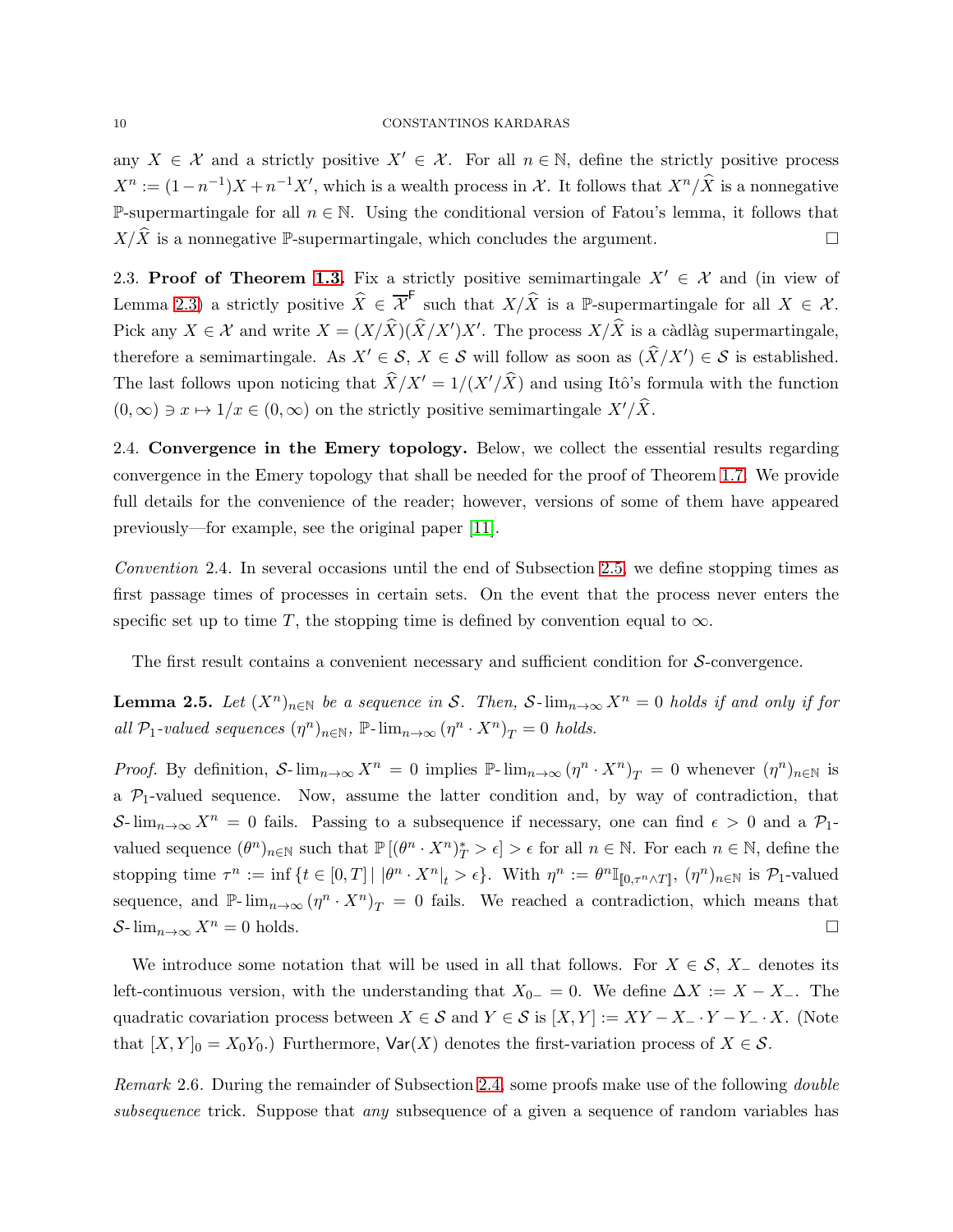a further subsequence that converges in P-measure to zero. As convergence in P-measure comes from a metric topology, it follows that the whole sequence has to converge to zero in P-measure.

The next result discusses sufficient conditions for S-convergence that will be used in the main text.

<span id="page-11-0"></span>**Proposition 2.7.** *If*  $(X^n)_{n\in\mathbb{N}}$  *is a sequence of semimartingales,*  $S$ - $\lim_{n\to\infty} X^n = 0$  *holds in all of the following three cases:*

- $\lim_{n \to \infty} \mathbb{P}[(X^n)_T^* > 0] = 0.$
- Each  $X^n$  is a process of finite variation, and  $\mathbb{P}\text{-}\lim_{n\to\infty} \text{Var}(X^n)_T = 0$ .
- Each  $X^n$  is a local martingale with  $|\Delta X^n| \leq C$ , where  $C \in \mathbb{R}_+$  does not depend on  $n \in \mathbb{N}$ ,  $and \mathbb{P}\text{-}\lim_{n\to\infty} [X^n, X^n]_T = 0.$

*Proof.* We treat each case separately below.

First, assume that  $\lim_{n\to\infty} \mathbb{P}[(X^n)^*_T > 0] = 0$ . On the event  $\{(X^n)^*_T = 0\}$  we have  $\eta^n \cdot X^n = 0$ for all  $\eta^n \in \mathcal{P}_1$  in view of [\[25,](#page-20-8) Chapter IV, Theorem 26]. Then, the result follows from Lemma [2.5.](#page-10-1) Now, assume that each  $X^n$  is a process of finite variation, and  $\mathbb{P}\text{-}\lim_{n\to\infty} \text{Var}(X^n)_T = 0$  holds.

For  $\eta^n \in \mathcal{P}_1$  we have  $|(\eta^n \cdot X^n)_T| \leq \text{Var}(X^n)_T$ —then, Lemma [2.5](#page-10-1) allows to conclude.

Finally, assume that each  $X^n$  is a local martingale with  $|\Delta X^n| \leq C$  for  $C \in \mathbb{R}_+$ , and that  $\mathbb{P}\text{-}\lim_{n\to\infty}[X^n, X^n]_T=0.$  Let  $(\eta^n)_{n\in\mathbb{N}}$  be a  $\mathcal{P}_1$ -valued sequence and set  $M^n=\eta^n\cdot X^n$  for  $n\in\mathbb{N}$ . We need to show that  $\mathbb{P}\text{-}\lim_{n\to\infty}M_T^n=0$ . Note that  $|\Delta M^n|=|\eta^n\Delta X^n|\leq C$  and  $[M^n,M^n]=$  $|\eta^n|^2 \cdot [X^n, X^n] \le [X^n, X^n]$  so that  $\mathbb{P}\text{-}\lim_{n\to\infty} [M^n, M^n]_T = 0$ . Let  $(M^{n_k})_{k\in\mathbb{N}}$  be a subsequence of  $(M^n)_{n\in\mathbb{N}}$  such that  $\mathbb{P}\left[\left[M^{n_k}, M^{n_k}\right]_T > 1/2^k\right] \leq 1/2^k$  holds for all  $k \in \mathbb{N}$ ; then, by the first Borel-Cantelli lemma it follows that  $A := \sum_{k \in \mathbb{N}} [M^{n_k}, M^{n_k}]$  is a finite nondecreasing adapted process. For  $m \in \mathbb{N}$ , define  $\tau_m := \inf \{ t \in [0, T] \, | \, A_t \geq m \}$ . Then,  $[M^{n_k}, M^{n_k}]_{\tau_m} \leq A_{\tau_m-} + (\Delta M^{n_k})_{\tau_m}^2 \leq m + C^2$ holds for all  $k \in \mathbb{N}$  and  $m \in \mathbb{N}$ . Therefore, using the well-known  $\mathbb{L}^2$ -isometry for square-integrable martingales and the dominated convergence theorem, we obtain

$$
\lim_{k \to \infty} \mathbb{E}\left[ |M^{n_k}_{\tau_m \wedge T}|^2 \right] = \lim_{k \to \infty} \mathbb{E}\left[ [M^{n_k}, M^{n_k} ]_{\tau_m \wedge T} \right] = 0.
$$

This implies that  $\mathbb{P}\text{-}\lim_{k\to\infty}M^{n_k}_{\tau_m\wedge T}=0$  and, in turn, that  $\mathbb{P}\text{-}\lim_{k\to\infty}\left(M^{n_k}_{T}\mathbb{I}_{\{\tau_m=\infty\}}\right)=0$ . The fact that  $\mathbb{P} \left[\bigcup_{m\in\mathbb{N}}\left\{\tau_m=\infty\right\}\right]=1$  implies that  $\mathbb{P}\text{-}\lim_{k\to\infty}M_T^{n_k}=0$ . Up to now we have shown that there exists a subsequence of  $(M^n_T)_{n\in\mathbb{N}}$  that converges in P-measure to zero. The same argument shows that *any* subsequence of  $(M_T^n)_{n \in \mathbb{N}}$  has a further subsequence that converges in P-measure to zero. By the double subsequence trick mentioned in Remark [2.6,](#page-10-2) it follows that  $\mathbb{P}\text{-}\lim_{n\to\infty}M_T^n=0$ , which concludes the argument.

*Remark* 2.8. Let  $(X^n)_{n\in\mathbb{N}}$  be a sequence of local martingales such that  $\mathbb{P}\text{-}\lim_{n\to\infty} [X^n, X^n]_T = 0$ holds. In the case where there does *not* exist any  $C \in \mathbb{R}_+$  with  $|\Delta X^n| \leq C$  holding for all  $n \in \mathbb{N}$ , S- $\lim_{n\to\infty} X^n = 0$  may fail. For example, consider a probability space  $(\Omega, \mathcal{F}, \mathbb{P})$  that affords a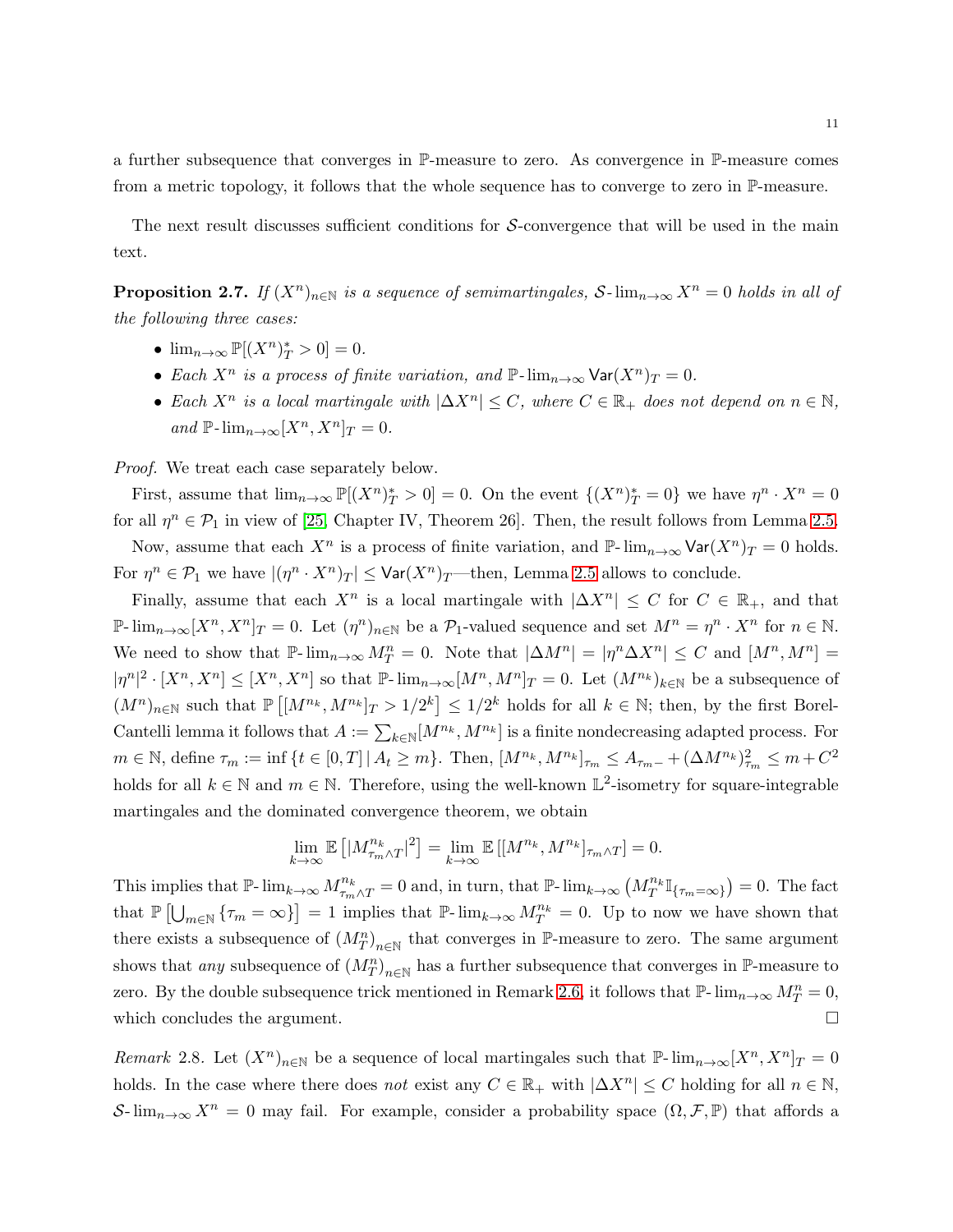collection  $\{\tau_n | n \in \mathbb{N}\}\$  of independent (under  $\mathbb{P}$ ) random variables such that  $\mathbb{P}[\tau_n > t] = \exp(-t/n)$ for  $t \in \mathbb{R}_+$ . Define  $(\mathcal{F}_t)_{t\in[0,T]}$  as (the restriction on  $[0,T]$  of) the usual augmentation of the smallest filtration that makes all random times in the collection  $\{\tau_n | n \in \mathbb{N}\}\$  stopping times. Then, for each  $n \in \mathbb{N}$ , define a martingale  $X^n$  via the formula  $X_t^n = n \mathbb{I}_{\{\tau^n \leq t\}} - \tau_n \wedge t$  for  $t \in [0, T]$ . (It is straightforward to check that each  $X^n$ ,  $n \in \mathbb{N}$ , is a martingale in its own filtration; then, the independence of the random variables in  $\{\tau_n | n \in \mathbb{N}\}\$ implies that  $X^n$  is also a martingale in the larger filtration  $(\mathcal{F}_t)_{t\in[0,T]}$ , for all  $n \in \mathbb{N}$ .) In this case,  $[X^n, X^n]_T = n^2 \mathbb{I}_{\{\tau^n \le T\}}$  for all  $n \in \mathbb{N}$ ; as  $\lim_{n\to\infty} \mathbb{P}[\tau^n \leq T] = 0$ ,  $\mathbb{P}\text{-}\lim_{n\to\infty} [X^n, X^n]_T = 0$  holds. However,  $\mathbb{P}\text{-}\lim_{n\to\infty} X^n_T = -T$ , which of course implies that S-  $\lim_{n\to\infty} X^n = 0$  fails.

The two last results of Subsection [2.4](#page-10-0) concern stability of  $S$ -convergence.

<span id="page-12-0"></span>**Lemma 2.9.** Let  $S$ - $\lim_{n\to\infty} X^n = X$  and  $(Y^n)$  be a sequence of adapted càdlàg processes such *that*  $\mathsf{u} \mathbb{P} \text{-} \lim_{n \to \infty} Y^n = Y$ *. Then,*  $\mathcal{S} \text{-} \lim_{n \to \infty} (Y^n - X^n) = Y - X$ *.* 

*Proof.* Upon writing  $Y_{-}^{n} \cdot X^{n} - Y_{-} \cdot X = Y_{-} \cdot (X^{n} - X) + (Y^{n} - Y)_{-} \cdot X + (Y^{n} - Y)_{-} \cdot (X^{n} - X),$ it suffices to treat three special cases: (i) when  $Y^n = Y$  for all  $n \in \mathbb{N}$  and  $S$ - $\lim_{n\to\infty} X^n = 0$ (ii) when  $u\mathbb{P}\text{-}\lim_{n\to\infty}Y^n=0$  and  $X^n=X$  for all  $n\in\mathbb{N}$ , and (iii) when  $u\mathbb{P}\text{-}\lim_{n\to\infty}Y^n=0$  and  $S$ - lim<sub>n→∞</sub>  $X^n = 0$  both hold.

First, assume case (i):  $Y^n = Y$  for all  $n \in \mathbb{N}$  and  $S$ - $\lim_{n \to \infty} X^n = 0$ . For  $k \in \mathbb{N}$ , define  $\tau_k :=$  $\inf \{ t \in [0,T] \, | \, |Y_t| > k \}.$  Let  $(\eta^n)_{n \in \mathbb{N}}$  be a  $\mathcal{P}_1$ -valued sequence and set  $\theta^{k,n} := \eta^n (Y_-/k) \mathbb{I}_{[0,\tau_k \wedge T]}.$ Noting that  $(\theta^{k,n})_{n\in\mathbb{N}}$  is a  $\mathcal{P}_1$ -valued sequence, it follows that  $\mathbb{P}\text{-}\lim_{n\to\infty}(\eta^n\cdot(Y_-\cdot X^n))_{\tau_k\wedge T}$  $k\mathbb{P}\text{-}\lim_{n\to\infty}\left(\theta^{k,n}\cdot X^n\right)_T=0.$  Therefore,  $\mathbb{P}\text{-}\lim_{n\to\infty}\left(\eta^n\cdot (Y_-\cdot X^n)\right)_T\mathbb{I}_{\{\tau_k=\infty\}}=0.$  Since it holds that  $\mathbb{P}[\bigcup_{k\in\mathbb{N}}\{\tau_k=\infty\}] = 1$ , we obtain  $\mathbb{P}\text{-}\lim_{n\to\infty}(\eta^n\cdot(Y_-\cdot X^n))_T = 0$ . As the  $\mathcal{P}_1$ -valued sequence  $(\eta^n)_{n\in\mathbb{N}}$  was arbitrary, Lemma [2.5](#page-10-1) implies that  $S$ - $\lim_{n\to\infty} (Y - \cdot X^n) = 0$ .

Now, assume case (ii):  $u \mathbb{P}$ - $\lim_{n\to\infty} Y^n = 0$  and  $X^n = X$  for all  $n \in \mathbb{N}$ . For an arbitrary P<sub>1</sub>-valued sequence  $(\eta^n)_{n\in\mathbb{N}}$ , we shall show that  $\mathbb{P}\text{-}\lim_{n\to\infty} (\eta^n \cdot (Y^n - X))_T = 0$ . Pick a subsequence  $(Y^{n_k})_{k\in\mathbb{N}}$  such that  $\xi := \sum_{k\in\mathbb{N}} |Y^{n_k}|$  is a real-valued càdlàg process. The facts that  $\mathbb{P}\text{-}\lim_{k\to\infty}(\eta^{n_k}Y_{-}^{n_k})^* = 0, \xi_{-}$  is X-integrable (since  $\xi_{-}$  is locally bounded) and  $|\eta^{n_k}Y_{-}^{n_k}| \leq \xi_{-}$  for all  $k \in \mathbb{N}$ , coupled with the dominated convergence theorem for stochastic integrals, imply that  $\mathbb{P}\text{-}\lim_{k\to\infty}\left(\left(\eta^{n_k}Y^{n_k}_-\right)\cdot X\right)_T=0$ , i.e.,  $\mathbb{P}\text{-}\lim_{k\to\infty}\left(\eta^{n_k}\cdot(Y^{n_k}_-\cdot X)\right)_T=0$ . Up to now we have shown that there exists a subsequence of  $((\eta^n \cdot (Y^n - X))_T)_{n \in \mathbb{N}}$  that converges in P-measure to zero. The same argument shows that *any* subsequence of  $((\eta^n \cdot (Y^n - X))_T)_{n \in \mathbb{N}}$  has a further subsequence that converges in P-measure to zero. The double subsequence trick of Remark [2.6](#page-10-2) allows to conclude that  $\mathbb{P}\text{-}\lim_{n\to\infty}(\eta^n\cdot(Y^n-\cdot X))_T=0$ . As the sequence  $(\eta^n)_{n\in\mathbb{N}}$  was arbitrary, Lemma [2.5](#page-10-1) implies that  $S$ -  $\lim_{n\to\infty} Y^n \cdot X = 0$ .

Finally, assume case (iii):  $u \mathbb{P} \text{-} \lim_{n \to \infty} Y^n = 0$  and  $\mathcal{S} \text{-} \lim_{n \to \infty} X^n = 0$  for all  $n \in \mathbb{N}$ . In view of Lemma [2.5,](#page-10-1) we only need to show that  $\mathbb{P}\text{-}\lim_{n\to\infty}(\eta^n\cdot(Y^n_{-}\cdot X^n))_T=0$  for an arbitrary  $\mathcal{P}_1$ -valued sequence  $(\eta^n)_{n\in\mathbb{N}}$ . Similar to case (ii), pick a subsequence  $(Y^{n_k})_{k\in\mathbb{N}}$  such that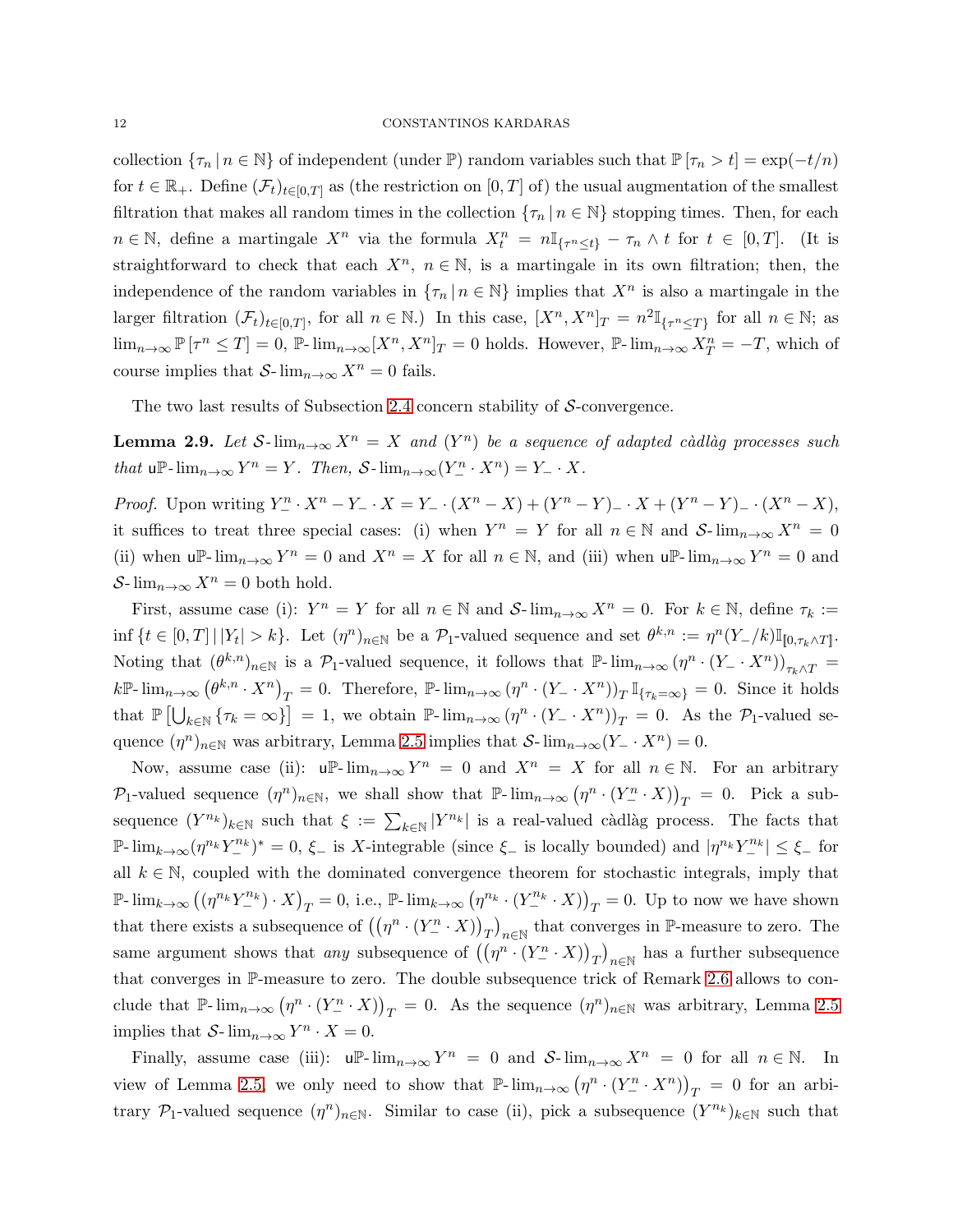$\xi := \sum_{k \in \mathbb{N}} |Y^{n_k}|$  is a real-valued càdlàg process. For  $m \in \mathbb{N}$ , define  $\tau_m := \inf \{ t \in [0, T] \mid |\xi_t| > m \}$ . For  $m \in \mathbb{N}$  and  $k \in \mathbb{N}$ , set  $\theta^{m,k} := \eta^{n_k} (Y_{-}^{n_k}/m) \mathbb{I}_{[0,\tau_m \wedge T]}$ . As  $(\theta^{m,k})_{k \in \mathbb{N}}$  is  $\mathcal{P}_1$ -valued, we have  $\mathbb{P}\text{-}\lim_{k\to\infty}\left(\eta^{n_k}\cdot(Y^{n_k}_-\cdot X^{n_k})\right)_{\tau_m\wedge T} = m\mathbb{P}\text{-}\lim_{k\to\infty}\left(\theta^{m,k}\cdot X^{n_k}\right)_T = 0.$  Therefore, for all  $m \in$  $\mathbb{N}, \ \mathbb{P}\text{-}\lim_{k\to\infty}\left(\eta^{n_k}\cdot(Y^{n_k}_- \cdot X^{n_k})\right)_T \mathbb{I}_{\{\tau_m=\infty\}}\ =\ 0$  holds. Since  $\mathbb{P}\left[\bigcup_{m\in\mathbb{N}}\{\tau_m=\infty\}\right]\ =\ 1$ , we obtain that  $\mathbb{P}\text{-}\lim_{k\to\infty}(\eta^{n_k}\cdot(Y-\cdot X^{n_k}))_T=0$ . We have shown that there exists a subsequence of  $((\eta^n \cdot (Y^n - X^n))_T)_{n \in \mathbb{N}}$  that converges in P-measure to zero. The same argument shows that *any* subsequence of  $((\eta^n \cdot (Y^n - X^n))_T)_{n \in \mathbb{N}}$  has a further subsequence that converges in P-measure to zero. By the double subsequence trick of Remark [2.6,](#page-10-2) it follows that  $\mathbb{P}\text{-}\lim_{n\to\infty}(\eta^n\cdot(Y^n-\cdot X^n))_T=$ 0. Then, another invocation of Lemma [2.5](#page-10-1) implies that  $S$ -  $\lim_{n\to\infty} (Y^n - X^n) = 0$ .

<span id="page-13-0"></span>**Proposition 2.10.** Let  $S$ - $\lim_{n\to\infty} X^n = X$  and  $S$ - $\lim_{n\to\infty} Y^n = Y$ . Then, it further holds that  $\mathcal{S}\text{-}\lim_{n\to\infty}[X^n, Y^n] = [X, Y]$  and  $\mathcal{S}\text{-}\lim_{n\to\infty}(X^n Y^n) = XY$ .

*Proof.* We shall establish below that  $S$ -  $\lim_{n\to\infty} [X^n, Y^n] = [X, Y]$ ; then,  $S$ -  $\lim_{n\to\infty} (X^n Y^n) = XY$ follows from Lemma [2.9](#page-12-0) and a use of the integration-by-parts formula.

Using the identity  $4[X^n, Y^n] = [X^n + Y^n, X^n + Y^n] - [X^n - Y^n, X^n - Y^n]$ , it follows that it suffices to show that  $S$ -  $\lim_{n\to\infty} X^n = X$  implies  $S$ -  $\lim_{n\to\infty} [X^n, X^n] = [X, X]$ . Furthermore, since quadratic variation processes of semimartingales are of finite variation, the estimate

$$
\begin{aligned} \textsf{Var}\left( [X^n, X^n] - [X, X] \right)_T &= \textsf{Var}\left( [X^n - X, X^n - X] + 2[X, X^n - X] \right)_T \\ &\le [X^n - X, X^n - X]_T + 2\sqrt{[X, X]_T}\sqrt{[X^n - X, X^n - X]_T} \end{aligned}
$$

implies that we only have to establish that, whenever S- $\lim_{n\to\infty} X^n = 0$ , S- $\lim_{n\to\infty} [X^n, X^n] = 0$ holds. In view of Proposition [2.7,](#page-11-0) S- $\lim_{n\to\infty} [X^n, X^n] = 0$  is equivalent to  $\mathbb{P}\text{-}\lim_{n\to\infty} [X^n, X^n]_T = 0$ . Using  $[X^n, X^n] = |X^n|^2 - 2X^n - X^n$  as well as that  $u \mathbb{P}$ - $\lim_{n\to\infty} X^n = 0$  and  $u \mathbb{P}$ - $\lim_{n\to\infty} (X^n - X^n) =$ 0, the latter holding in view of Lemma [2.9,](#page-12-0) we obtain the result.

<span id="page-13-1"></span>2.5. Proof of Theorem [1.7.](#page-6-0) In the course of the proof of Theorem [1.7,](#page-6-0) we shall actually assume that  $\mathbb{Q} = \mathbb{P}$  and use " $\mathbb{P}$ " in what follows for notational simplicity. Of course, this does not entail any loss of generality whatsoever. (Note that the Emery topology depends on the probability measure only through its equivalence class.)

Suppose that  $\mathcal X$  is a wealth-process set and that condition NA<sub>1</sub> is valid. Keeping the notation of Lemma [2.3,](#page-9-0) consider the strictly positive  $\widehat{X} = \widehat{X}^{\mathbb{P}} \in \overline{\mathcal{X}}^{\mathsf{F}}$  with  $\widehat{X}_0 \geq 1$  and such that  $X/\widehat{X}$ is a P-supermartingale for all  $X \in \overline{\mathcal{X}}^{\mathsf{F}} \supseteq \mathcal{X}$ . Pick an X-valued sequence  $(X^n)_{n\in\mathbb{N}}$  such that F- $\lim_{n\to\infty} X^n = \hat{X}$ ; in particular, P- $\lim_{n\to\infty} X_T^n = \hat{X}_T$ . Define  $Z^n := X^n/\hat{X}$ , which is a nonnegative P-supermartingale with  $Z_0^n \leq 1$  for all  $n \in \mathbb{N}$ . The convergence P- $\lim_{n\to\infty} X_T^n = \hat{X}_T$  translates to  $\mathbb{P}\text{-}\lim_{n\to\infty}Z^n_T=1$ . If one can show that  $S\text{-}\lim_{n\to\infty}Z^n=1$ , an application of Proposition [2.10](#page-13-0) shows that S-  $\lim_{n\to\infty} X^n = \widehat{X}$ , which will complete the argument. Therefore, we shall prove below that if a sequence  $(Z^n)_{n\in\mathbb{N}}$  of nonnegative P-supermartingales with  $Z_0^n \leq 1$  for all  $n \in \mathbb{N}$  satisfies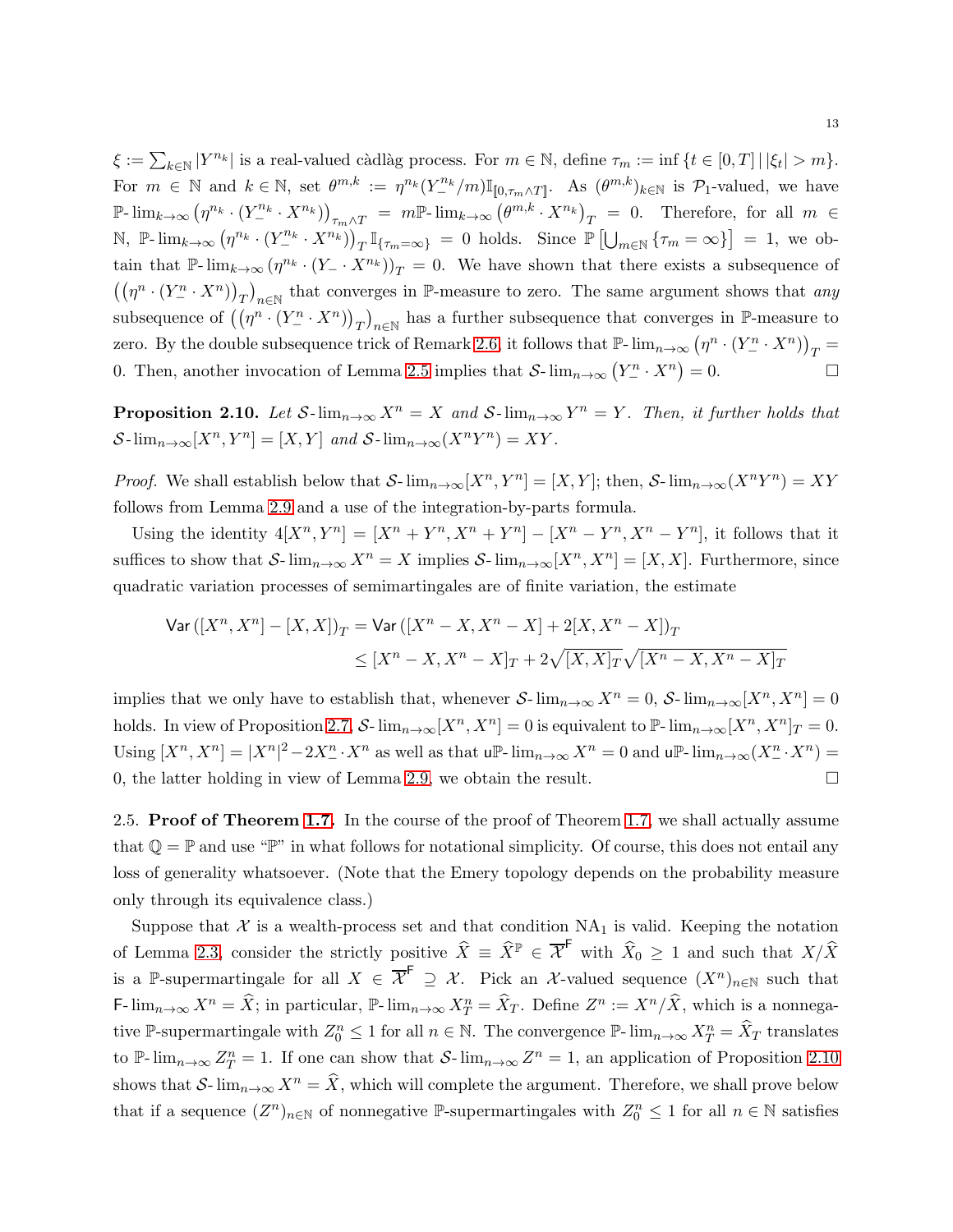$\mathbb{P}\text{-}\lim_{n\to\infty}Z^n = 1$ , then S- $\lim_{n\to\infty}Z^n = 1$ . We prepare the ground with the following result, which establishes  $\mathsf{u}\mathbb{P}\text{-}\text{convergence}$ . In the course of the proofs below, Convention [2.4](#page-10-3) will be used.

<span id="page-14-0"></span>**Lemma 2.11.** Suppose that  $(Z^n)_{n\in\mathbb{N}}$  is a sequence of nonnegative  $\mathbb{P}$ -supermartingales such that  $Z_0^n \leq 1$  *for all*  $n \in \mathbb{N}$ *, as well as*  $\mathbb{P}$ - $\lim_{n \to \infty} Z_T^n = 1$ *. Then, in fact,*  $\lim_{n \to \infty} Z^n = 1$ *.* 

*Proof.* Since  $\mathbb{E}[Z_T^n] \leq 1$  for all  $n \in \mathbb{N}$ ,  $\lim_{n\to\infty} \mathbb{E}[Z_T^n] = 1$  holds by Fatou's lemma. Then, [\[10,](#page-19-15) Theorem 5.5.2] implies the uniform integrability of  $(Z_T^n)_{n \in \mathbb{N}}$ ; therefore,  $\lim_{n\to\infty} \mathbb{E}[|Z_T^n - 1|] = 0$ .

We shall now show that  $\mathbb{P}\lim_{n\to\infty} \sup_{t\in[0,T]} Z_t^n = 1$ . Fix  $\epsilon \in (0,\infty)$  and define the stopping time  $\tau^n := \inf\{t \in [0,T] \mid Z_t^n > 1 + \epsilon\}$  for all  $n \in \mathbb{N}$ . Showing that  $\lim_{n \to \infty} \mathbb{P}[\tau^n = \infty] = 1$  will imply that  $\mathbb{P}\text{-}\lim_{n\to\infty} \sup_{t\in[0,T]} Z_t^n = 1$ , since  $\epsilon \in (0,\infty)$  is arbitrary. Suppose on the contrary (passing to a subsequence if necessary) that  $\lim_{n\to\infty} \mathbb{P}[\tau^n = \infty] = 1 - p$ , where  $p > 0$ . Then, since  $\left|\mathbb{E}\left[Z_T^n\mathbb{I}_{\{\tau^n=\infty\}}\right]-\mathbb{P}[\tau^n=\infty]\right|=\left|\mathbb{E}\left[(Z_T^n-1)\mathbb{I}_{\{\tau^n=\infty\}}\right]\right|\leq \mathbb{E}[|Z_T^n-1|]$ , and the last quantity converges to zero as  $n \to \infty$ , we obtain  $\lim_{n \to \infty} \mathbb{E}\left[Z_T^n \mathbb{I}_{\{\tau^n=\infty\}}\right] = 1 - p$ . In turn, this implies

$$
1 \geq \limsup_{n \to \infty} \mathbb{E}[Z_0^n] \geq \limsup_{n \to \infty} \mathbb{E}[Z_{\tau^n \wedge T}^n] \geq \liminf_{n \to \infty} \mathbb{E}[Z_{\tau^n}^n \mathbb{I}_{\{\tau^n \leq T\}}] + \lim_{n \to \infty} \mathbb{E}[Z_{T}^n \mathbb{I}_{\{\tau^n = \infty\}}]
$$
  

$$
\geq (1 + \epsilon)p + (1 - p) = 1 + \epsilon p,
$$

which contradicts the fact that  $p > 0$ . Thus,  $\mathbb{P}\text{-}\lim_{n\to\infty} \sup_{t\in[0,T]} Z_t^n = 1$  has been shown.

We shall now establish that  $\mathbb{P}\text{-}\lim_{n\to\infty} \inf_{t\in[0,T]} Z_t^n = 1$ . Fix  $\epsilon \in (0,\infty)$ , and for each  $n \in \mathbb{N}$ redefine  $\tau^n := \inf\{t \in [0,T] \mid Z_t^n < 1 - \epsilon\}$ —we only need to show that  $\lim_{n \to \infty} \mathbb{P}[\tau^n = \infty] = 1$ . The nonnegative supermartingale property of  $Z^n$  gives that, on  $\{\tau^n \leq T\}$ , where in particular  $Z_{\tau^n} \leq 1 - \epsilon$  holds, we have  $\mathbb{P}[Z_T^n > 1 - \epsilon^2 | \mathcal{F}_{\tau^n}] \leq (1 - \epsilon)/(1 - \epsilon^2) = 1/(1 + \epsilon)$  for all  $n \in \mathbb{N}$ . Then,

$$
\mathbb{P}[Z_T^n > 1 - \epsilon^2] = \mathbb{E}\big[\mathbb{P}[Z_T^n > 1 - \epsilon^2 \,|\, \mathcal{F}_{\tau^n}] \big] \le \mathbb{P}[\tau^n = \infty] + \mathbb{P}[\tau^n \le T] \frac{1}{1 + \epsilon}.
$$

Using  $\mathbb{P}[\tau^n = \infty] = 1 - \mathbb{P}[\tau^n \leq T]$ , rearranging and taking the inferior limit as  $n \to \infty$ , we obtain  $\liminf_{n\to\infty} \mathbb{P}[\tau^n = \infty] \ge (1 + \epsilon^{-1}) \liminf_{n\to\infty} \mathbb{P}[Z_T^n > 1 - \epsilon^2] - \epsilon^{-1} = 1$ , which shows that  $\mathbb{P}\text{-}\lim_{n\to\infty} \inf_{t\in[0,T]} Z_t^n = 1.$  Together with  $\mathbb{P}\text{-}\lim_{n\to\infty} \sup_{t\in[0,T]} Z_t^n = 1$  that was proved above, the proof of Lemma [2.11](#page-14-0) is complete.

Theorem [1.7](#page-6-0) immediately follows from Proposition [2.7,](#page-11-0) Proposition [2.10,](#page-13-0) and the following result.

**Lemma 2.12.** *Under the assumptions of Lemma [2.11,](#page-14-0) one can write*  $Z^n = 1 + A^n - B^n + L^n$  for  $each n ∈ ℕ$ *, where:* 

- Each  $A^n$  is a semimartingale, and  $\lim_{n\to\infty} \mathbb{P}[(A^n)_T^* > 0] = 0$ .
- Each  $B^n$  is a predictable, nonnegative and nondecreasing process, and  $\mathbb{P}\text{-}\lim_{n\to\infty}B^n_T=0$ .
- Each  $L^n$  is a local martingale with  $|\Delta L^n| \leq 4$  and  $\mathbb{P}\text{-}\lim_{n\to\infty} [L^n, L^n]_T = 0$ .

*Proof.* For  $n \in \mathbb{N}$ , define the stopping time  $\tau^n := \inf\{t \in [0,T] \mid Z_t^n > 2\}$ . Furthermore, for  $n \in \mathbb{N}$ define processes  $\zeta^n$  and  $A^n$  via  $\zeta_t^n = Z_{t \wedge \tau^n}^n - \Delta Z_{\tau^n}^n \mathbb{I}_{\{\tau^n \leq t\}}$  and  $A_t^n = (Z_t^n - Z_{\tau^n}^n) \mathbb{I}_{\{\tau^n \leq t\}}$  for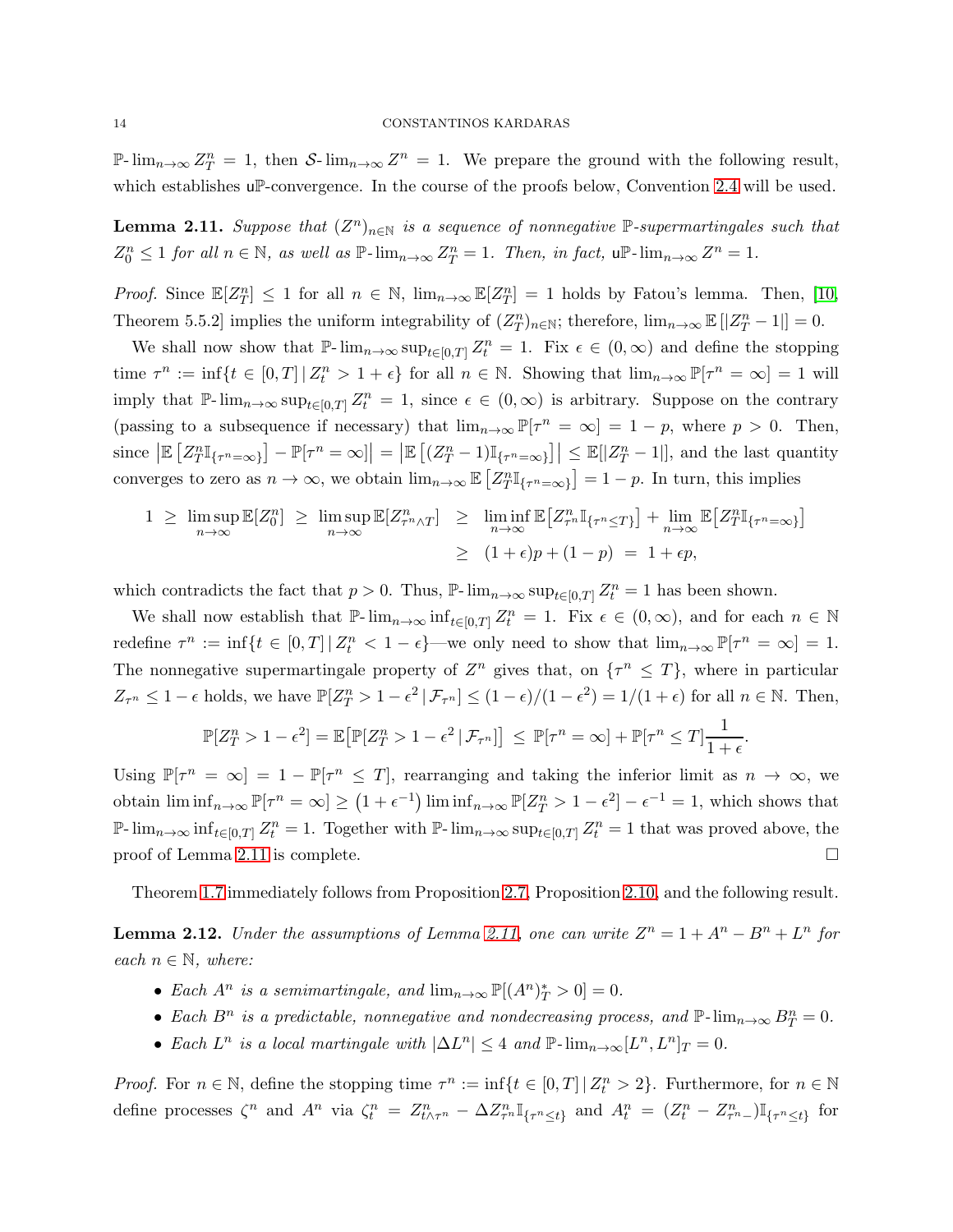$t \in [0,T]$ . In other words,  $\zeta^n$  is the process  $Z^n$  stopped *just before* time  $\tau^n$ , while  $A^n$  is defined so that  $Z^n = A^n + \zeta^n$ . Since  $\Delta Z^n_{\tau^n} \geq 0$ ,  $\zeta^n$  is a supermartingale and  $0 \leq \zeta^n \leq 2$  holds for all  $n \in \mathbb{N}$ . Now,  $\lim_{n\to\infty} \mathbb{P}[\tau^n = \infty] = 1$  holds in view of Lemma [2.11;](#page-14-0) therefore,  $\lim_{n\to\infty} \mathbb{P}[(A^n)^*_T > 0] = 0$ , as required. Since  $u \mathbb{P}$ - $\lim_{n\to\infty} Z^n = 1$  and  $u \mathbb{P}$ - $\lim_{n\to\infty} A^n = 0$ , we obtain  $u \mathbb{P}$ - $\lim_{n\to\infty} \zeta^n = 1$ . For each  $n \in \mathbb{N}$ , write  $\zeta^n = -B^n + M^n$  for the Doob-Meyer decomposition of  $\zeta^n$ , where  $B^n$  is predictable, nonnegative and nondecreasing process and such that  $B_0^n = 0$ , and  $M^n$  is a nonnegative local martingale with  $M_0^n = \zeta_0^n = Z_0^n \le 1$ . Since  $M^n \ge \zeta^n$  and  $\mathbb{P}\text{-}\lim_{n\to\infty} \zeta_T^n = 1$ , it necessarily holds that  $\mathbb{P}\text{-}\lim_{n\to\infty}M_T^n=1$ ; otherwise  $\limsup_{n\to\infty}\mathbb{E}[M_T^n]>1$ , which is impossible in view of the fact that  $M_0^n \leq 1$  and  $M^n$  is a nonnegative local P-martingale for all  $n \in \mathbb{N}$ . Using P- $\lim_{n\to\infty} \zeta_T^n = 1$ and  $\mathbb{P}\text{-}\lim_{n\to\infty}M_T^n=1$ , we obtain  $\mathbb{P}\text{-}\lim_{n\to\infty}B_T^n=0$ , which completes the requirements for the sequence  $(B^n)_{n\in\mathbb{N}}$ .

Continuing, a use of Lemma [2.11](#page-14-0) with  $(M^n)_{n\in\mathbb{N}}$  in place of  $(Z^n)_{n\in\mathbb{N}}$ , gives  $u\mathbb{P}\text{-}\lim_{n\to\infty}M^n=1$ . We define  $L^n$  in the obvious way:  $L^n = M^n - 1$ ; it remains to show that the requirements for the sequence  $(L^n)_{n\in\mathbb{N}}$  are fulfilled. Firstly, note that  $0 \leq \zeta^n \leq 2$  implies that  $|\Delta\zeta^n| \leq 2$ ; therefore,  $0 \leq \Delta B^n \leq 2$ , since  $\Delta B^n_{\tau} = -\mathbb{E}[\Delta \zeta^n_{\tau} | \mathcal{F}_{\tau}] + [\Delta M^n_{\tau} | \mathcal{F}_{\tau}] = -\mathbb{E}[\Delta \zeta^n_{\tau} | \mathcal{F}_{\tau}]$  holds for all predictable times  $\tau$ . This implies that  $|\Delta L^n| = |\Delta M^n| \leq |\Delta \zeta^n| + \Delta B^n \leq 4$ . It only remains to show that  $\mathbb{P}\text{-}\lim_{n\to\infty}[L^n,L^n]_T=0$ . Fix  $\epsilon\in(0,\infty)$  and redefine, for each  $n\in\mathbb{N}$ , the stopping time  $\tau^n := \inf\{t \in [0,T] \, | \, M_t^n > 1/\epsilon\}.$  Since  $M_0^n \le 1$  and each  $M^n$  is a nonnegative local P-martingale, we obtain that  $\mathbb{P}[\tau^n = \infty] \geq 1 - \epsilon$ . Also, note that  $\sup_{t \in [0,T]} |L_{\tau^n \wedge t}| \leq 1 + \sup_{t \in [0,T]} M_{\tau^n \wedge t} \leq 5 + 1/\epsilon$ for all  $n \in \mathbb{N}$ . Coupled with the fact that  $\mathbb{P}\text{-}\lim_{n\to\infty} M_{\tau^n \wedge T}^n = 1$  (recall that  $\mathsf{u} \mathbb{P}\text{-}\lim_{n\to\infty} M^n = 1$ ) and the  $L^2$ -isometry for square-integrable martingales, we obtain

$$
\lim_{n \to \infty} \mathbb{E} \left[ [L^n, L^n]_{\tau^n \wedge T} \right] = \lim_{n \to \infty} \mathbb{E} \left[ |L^n_{\tau^n \wedge T}|^2 \right] = \lim_{n \to \infty} \mathbb{E} \left[ |M^n_{\tau^n \wedge T} - 1|^2 \right] = 0.
$$

It follows that  $\limsup_{n\to\infty} \mathbb{P}[[L^n, L^n]_T > \epsilon] \leq \epsilon$  holds for all  $\epsilon \in (0, \infty)$ . Therefore, we obtain that  $\mathbb{P}\text{-}\lim_{n\to\infty}[L^n, L^n]_T=0$ , which completes the proof.  $\Box$ 

<span id="page-15-0"></span>2.6. Preliminaries towards proving Theorem [1.4.](#page-5-0) Consider a wealth-process set  $\mathcal{X}$ . Define  $\mathcal{X}^{\circ}$ , the process-polar of  $\mathcal{X}$ , as the set of all nonnegative càdlàg adapted processes Y such that  $Y_0 \leq 1$  and YX is a P-supermartingale for all  $X \in \mathcal{X}$ . Similarly, define  $\mathcal{X}^{\infty}$ , the process-bipolar of X, as the set of all nonnegative càdlàg adapted processes X such that  $X_0 \leq 1$  and YX is a P-supermartingale for all  $Y \in \mathcal{X}^{\circ}$ . (The terminology of the process-polar and the process-bipolar was introduced in [\[27\]](#page-20-2).)

By definition, it is clear that  $\mathcal{X} \subseteq \mathcal{X}^{\infty}$  holds for any wealth-process set  $\mathcal{X}$ —actually, one can provide a very concrete description of the structure of  $\mathcal{X}^{\infty}$ . Suppose that X is a wealth-process set and that condition NA<sub>1</sub> holds—in particular, by Theorem [1.3,](#page-4-1)  $\mathcal{X} \subseteq \mathcal{S}$ . In [\[27\]](#page-20-2), and using the terminology of that paper, it is shown that  $\mathcal{X}^{\infty}$  is the smallest set of nonnegative càdlàg adapted processes that includes  $\mathcal X$  and is fork-convex, process-solid and Fatou-closed. The following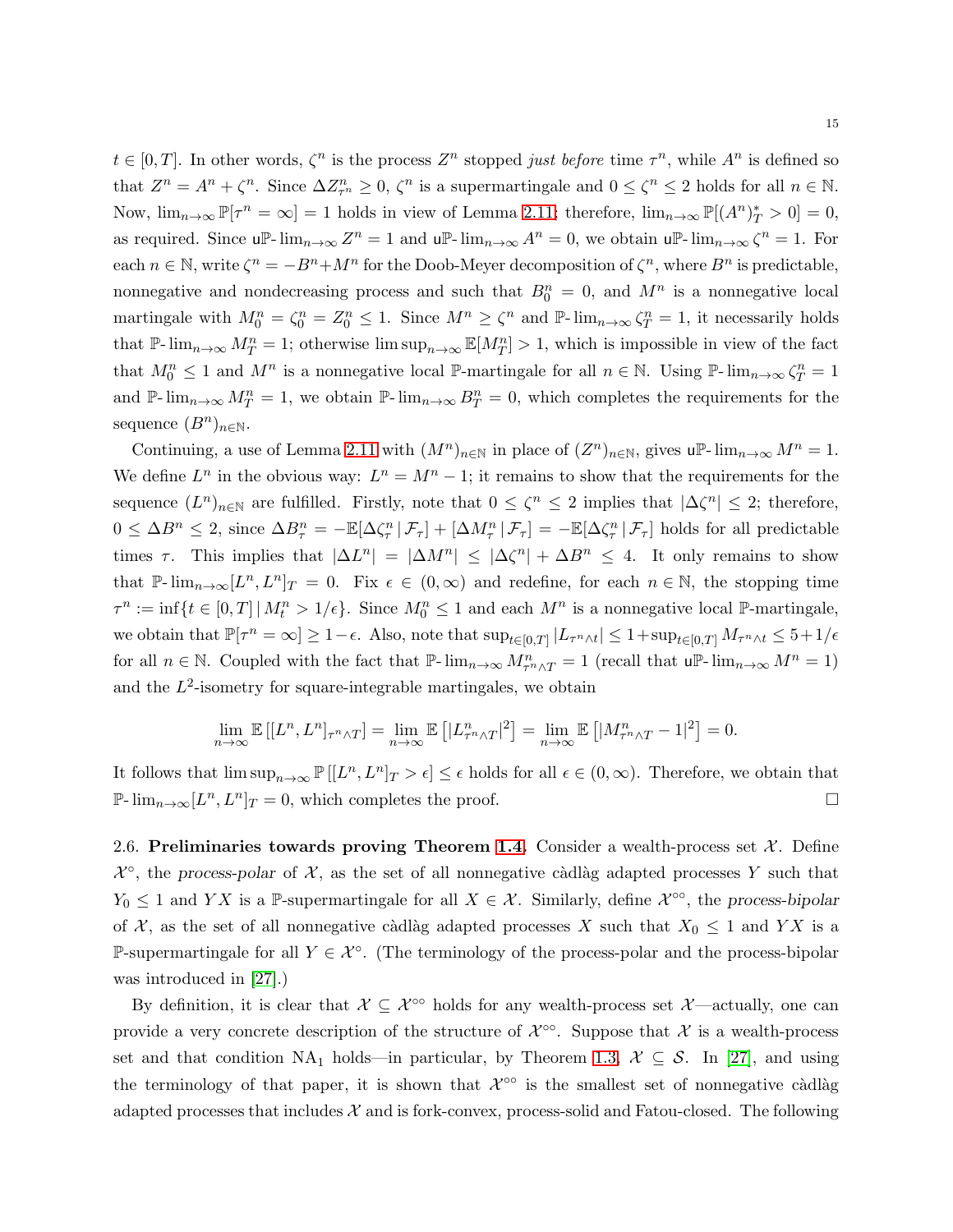statement repeats this structural result for the process-bipolar, in a slightly altered way to be useful later in the paper.

<span id="page-16-1"></span>**Theorem 2.13** (Žitković [\[27\]](#page-20-2)). Let X be a wealth-process set such that NA<sub>1</sub> holds. Then,  $X \in \mathcal{X}^\infty$ *if and only if there exists an X-valued sequence*  $(X^n)_{n \in \mathbb{N}}$  *and a sequence*  $(A^n)_{n \in \mathbb{N}}$  *of nondecreasing adapted càdlàg processes with*  $0 \leq A^n \leq 1$  *for each*  $n \in \mathbb{N}$  *such that*  $\mathsf{F\text{-}lim}_{n \to \infty} X^n(1 - A^n) = X$ *.* 

If follows from Theorem [2.13](#page-16-1) above that, if condition  $NA_1$  is valid for a wealth-process set X, the set inclusions  $\mathcal{X} \subseteq \overline{\mathcal{X}} \subseteq \overline{\mathcal{X}}^{\mathsf{F}} \subseteq \mathcal{X}^{\infty}$  hold.

The following result regarding "forward convex convergence" will be used twice in the sequel.

<span id="page-16-0"></span>**Lemma 2.14.** Let  $X$  be a wealth-process set such that  $NA_1$  holds. Consider any  $X$ -valued sequence  $(X^n)_{n\in\mathbb{N}}$ . Then, there exists an X-valued sequence  $(\chi^n)_{n\in\mathbb{N}}$ , with each  $\chi^n$  belonging in the convex *hull of*  $\{X^k | k \geq n\}$ , as well as some  $\chi \in \overline{\mathcal{X}}^{\mathsf{F}} \subseteq \mathcal{X}^{\circ\circ}$  such that  $\mathsf{F}\text{-}\lim_{n\to\infty}\chi^n = \chi$ .

*Proof.* In the notation of Theorem [1.7,](#page-6-0) consider the strictly positive process  $\widehat{X} = \widehat{X}^{\mathbb{P}} \in \overline{\mathcal{X}}$  and  $\det \widetilde{\mathcal{X}} := \big\{ X/\widehat{X} \, | \, X \in \mathcal{X} \big\}.$  It is straightforward to check that  $\widetilde{\mathcal{X}}$  is also a wealth-process set in the sense of Definition [1.1.](#page-3-1) All elements of  $\widetilde{\mathcal{X}}$  are nonnegative càdlàg P-supermartingales starting from unit value. For the given X-valued sequence  $(X^n)_{n\in\mathbb{N}}$ , consider the X-valued sequence  $(\tilde{X}^n)_{n\in\mathbb{N}}$ defined via  $\tilde{X}^n := X^n/\hat{X}$  for all  $n \in \mathbb{N}$ . Then, [\[12,](#page-19-12) Lemma 5.2(1)] implies that there exists an X-valued sequence  $(\tilde{\chi}^n)_{n\in\mathbb{N}}$ , with each  $\tilde{\chi}^n$  being in the convex hull of  $\{\tilde{X}^k \mid k \geq n\}$ , as well as some nonnegative càdlàg P-supermartingale  $\tilde{\chi}$  such that F-  $\lim_{n\to\infty} \tilde{\chi}^n = \tilde{\chi}$ . Defining  $\chi^n := \tilde{X}\tilde{\chi}^n$  for all  $n \in \mathbb{N}$  and  $\chi := \widehat{X}\widetilde{\chi}$ , the statement of Lemma [2.14](#page-16-0) immediately follows.

We pause for an interesting remark that will be soon useful. Assuming condition  $NA<sub>1</sub>$  on a wealth-process set  $\mathcal{X}$ , note that  $\hat{Y} := 1/\hat{X}^{\mathbb{P}}$  (in the notation of Theorem [1.7\)](#page-6-0) is a strictly positive process in  $\mathcal{X}^{\circ}$ —in fact, it is easy to show that the converse also holds: existence of a strictly positive process in  $\mathcal{X}^{\circ}$  implies condition NA<sub>1</sub>.

Proposition [2.15](#page-16-2) that follows (a static version of "bipolarity", a topic taken up in a general  $\mathbb{L}^0_+$ setting in [\[4\]](#page-19-16)) is exactly the result that will allow us to use the abstract formulation of results on expected utility maximization from [\[19\]](#page-20-0) and [\[20\]](#page-20-1).

<span id="page-16-2"></span>**Proposition 2.15.** Suppose that  $X$  is a wealth-process set and that condition  $NA_1$  is in force. *Define*  $\mathcal{C} := \{X_T | X \in \mathcal{X}^{\infty}\}\$  *and*  $\mathcal{D} := \{Y_T | Y \in \mathcal{X}^{\circ}\}\$ *. Then, we have the following:* 

- *for*  $g \in \mathbb{L}^0_+$ ,  $g \in \mathcal{C}$  *holds if and only if*  $\mathbb{E}[hg] \leq 1$  *holds for all*  $h \in \mathcal{D}$ ;
- *for*  $h \in \mathbb{L}^0_+$ ,  $h \in \mathcal{D}$  *holds if and only if*  $\mathbb{E}[hg] \leq 1$  *holds for all*  $g \in \mathcal{C}$ *.*

*Proof.* If  $g \in \mathcal{C}$  and  $h \in \mathcal{D}$ ,  $\mathbb{E}[hg] \leq 1$  trivially holds.

Let  $g \in \mathbb{L}^0_+$  be such that  $\sup_{h \in \mathcal{D}} \mathbb{E}[hg] \leq 1$ . We shall show that there exists  $X \in \mathcal{X}^{\infty}$  such that  $X_T = g$ . As mentioned before the statement of Proposition [2.15,](#page-16-2) under condition NA<sub>1</sub>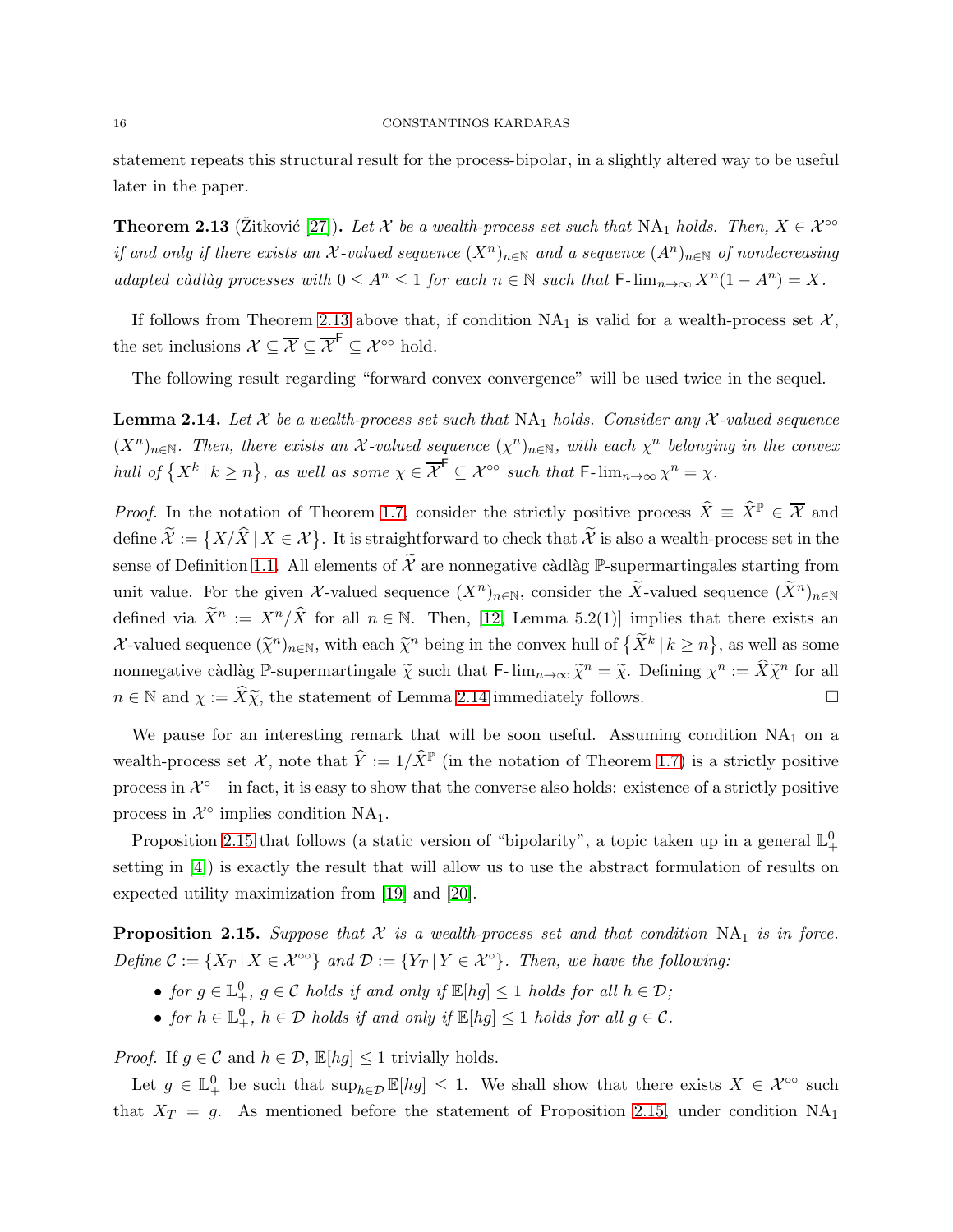there exists a strictly positive  $\hat{Y} \in \mathcal{X}^{\circ}$ ; replacing, in obvious notation, X and  $\mathcal{X}^{\circ\circ}$  by  $\hat{Y}\mathcal{X}$  and  $\widehat{Y} \mathcal{X}^{\circ}$  and  $\mathcal{X}^{\circ}$  by  $(1/\widehat{Y})\mathcal{X}^{\circ}$ , we may (and shall) assume that  $1 \in \mathcal{X}^{\circ}$ . Let  $\mathcal{X}^{\circ}_{++}$  be the set of all strictly positive processes in  $\mathcal{X}^{\circ}$ . For all  $t \in [0, T]$ , define the (*a priori*, possibly infinite-valued)  $\mathcal{F}_t$ -measurable random variable  $X_t^0 := \operatorname{ess} \sup_{Y \in \mathcal{X}_{++}^{\circ}} \mathbb{E} \left[ \left( Y_T / Y_t \right) g \middle| \mathcal{F}_t \right]$ . As  $\mathcal{X}_{++}^{\circ}$  is easily seen to be fork-convex, the class of random variables  $\{\mathbb{E}[(Y_T/Y_t)g|\mathcal{F}_t] | Y \in \mathcal{X}^{\circ}_{++}\}\$ is upwards directed. (For the definition of upwards directed collections of random variables and their connection with the notion of essential supremum, see [\[13,](#page-19-17) Theorem A.32 in Appendix A.5].) Furthermore, the fork-convexity of  $\mathcal{X}_{++}^{\circ}$  combined with the fact that  $1 \in \mathcal{X}_{++}^{\circ}$  implies that  $(Y_T/Y_t) \in \mathcal{D}$  holds for all  $Y \in \mathcal{X}_{++}^{\circ}$  and  $t \in [0,T]$ ; therefore,  $\mathbb{E}[\mathbb{E}[(Y_T/Y_t)g|\mathcal{F}_t]] = \mathbb{E}[(Y_T/Y_t)g] \leq 1$  holds for all  $Y \in \mathcal{X}_{++}^{\circ}$ . It follows that  $\mathbb{E}[X_t^0] \leq 1$  for all  $t \in [0,T]$ ; in particular,  $X_t^0 \in \mathbb{L}_+^0$  for all  $t \in [0,T]$ . It is straightforward to check that  $Y X^0$  is a nonnegative supermartingale for all  $Y \in \mathcal{X}^{\circ}_{++}$ . In particular, there exists a càdlàg process X that coincides with the right-continuous version of  $X^0$ (for the terminal value, this means  $X_T = X_T^0 = g$ ); then, the conditional version of Fatou's lemma implies again that YX is a a nonnegative supermartingale for all  $Y \in \mathcal{X}_{++}^{\circ}$ . For any fixed  $Y \in \mathcal{X}^{\circ}$ ,  $Y^n := (n^{-1} + (1 - n^{-1})Y) \in \mathcal{X}_{++}^{\circ}$  for all  $n \in \mathbb{N}$ . Therefore,  $Y^n X$  is a supermartingale for all  $n \in \mathbb{N}$ ; sending  $n \to \infty$  and using the conditional version of Fatou's lemma, we conclude that YX is a supermartingale for all  $Y \in \mathcal{X}^{\circ}$ . Also,  $X_0 \leq \liminf_{t \downarrow 0} \mathbb{E}\left[X_t^0\right] \leq 1$ . By the definition of the process-bipolar, it follows that  $X \in \mathcal{X}^{\infty}$ ; since  $X_T = g$ , we conclude.

In a completely similar way, it can be shown that if  $h \in \mathbb{L}^0_+$  is such that  $\sup_{g \in \mathcal{C}} \mathbb{E}[hg] \leq 1$ , then there exists  $Y \in \mathcal{Y}$  such that  $Y_T = h$ . One needs to use the fork-convexity of  $\mathcal{X}^{\infty}$  as well as the fact that  $\mathcal{X}^{\circ}$  is the set of all càdlàg adapted processes Y with  $Y_0 \leq 1$  and such that YX is a nonnegative supermartingale for all  $X \in \mathcal{X}^{\infty}$ . Indeed, this last fact follows from the filtered bipolar theorem and Lemma 1 (with  $\mathcal{G} = \mathcal{F}_0$ ) in [\[27\]](#page-20-2), since the process-bipolar of  $\mathcal{X}^{\circ}$  coincides with  $\mathcal{X}^{\circ}$  itself.  $\square$ 

<span id="page-17-0"></span>2.7. Proof of Theorem [1.4.](#page-5-0) We retain all notation from Subsection [2.6.](#page-15-0) In accordance with the definition of u from Subsection [1.3,](#page-4-2) for  $x \in (0, \infty)$  define  $\mathcal{X}^{\infty}(x) := \{x X \mid X \in \mathcal{X}^{\infty}\}\$ and  $u^{\infty}(x) = \sup_{X \in \mathcal{X}^{\infty}(x)} \mathbb{E}[U(X_T)].$  The first thing to settle is that the functions u and  $u^{\infty}$  coincide.

<span id="page-17-1"></span>**Lemma 2.16.** Let X be a wealth process set with  $1 \in \mathcal{X}$ , such that NA<sub>1</sub> holds. Then,  $u = u^{\infty}$ .

*Proof.* Of course,  $u \leq u^{\circ\circ}$  always holds; by way of contradiction, assume that  $u(x) < u^{\circ\circ}(x)$ for some  $x \in (0,\infty)$ . Pick  $X \in \mathcal{X}^{\infty}(x)$  such that  $\mathbb{E}[U(X_T)] > u(x)$ . Recalling Theorem [2.13,](#page-16-1) consider an  $\mathcal{X}(x)$ -valued sequence  $(X^n)_{n\in\mathbb{N}}$  and a sequence  $(A^n)_{n\in\mathbb{N}}$  of nondecreasing adapted càdlàg processes with  $0 \leq A^n \leq 1$  for each  $n \in \mathbb{N}$  such that  $\mathsf{F}\text{-}\lim_{n\to\infty} X^n(1-A^n) = X$ . By Lemma [2.14,](#page-16-0) there exists an  $\mathcal{X}(x)$ -valued sequence  $(\chi^n)_{n\in\mathbb{N}}$ , with each  $\chi^n$  being in the convex hull of  $\{X^k | k \geq n\}$ , as well as some  $\chi \in \mathcal{X}^{\infty}(x)$  such that F- $\lim_{n\to\infty}\chi^n = \chi$ . It is clear that  $X_T \leq \chi_T$ holds—therefore,  $\mathbb{E}[U(\chi_T)] \geq \mathbb{E}[U(X_T)] > u(x)$ . It follows that we may (and shall) assume that there exists  $X \in \mathcal{X}^{\infty}(x)$  such that  $\mathbb{E}[U(X_T)] > u(x)$ , as well as an  $\mathcal{X}(x)$ -valued sequence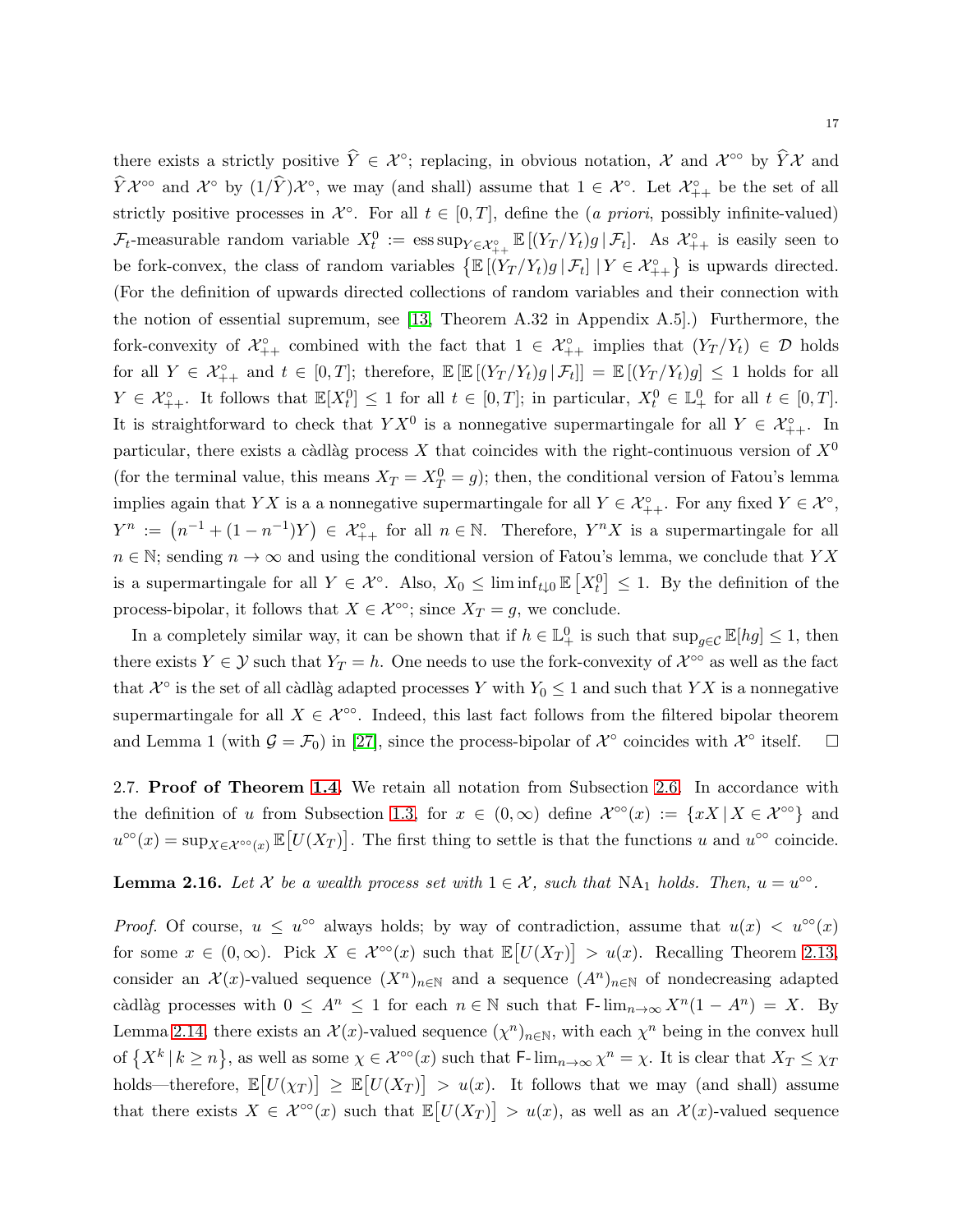$(X^n)_{n\in\mathbb{N}}$  such that F- $\lim_{n\to\infty} X^n = X$ . For  $k \in \mathbb{N}$ , define the process  $\widetilde{X}^k := (1/k)x + (1 - 1/k)X$ ; then  $\widetilde{X}^k \in \mathcal{X}^{\infty}(x)$  for all  $k \in \mathbb{N}$ . Since  $\mathbb{E}\big[0 \wedge U(X_T)\big] > -\infty$ , the monotone convergence theorem implies that there exists  $K \in \mathbb{N}$  such that, with  $\psi := \widetilde{X}^K$ ,  $\mathbb{E}[U(\psi_T)] > u(x)$  holds. Now, for all  $n \in \mathbb{N}$ , define  $\psi^n := (1/K)x + (1 - 1/K)X^n$ , so that  $\psi^n \in \mathcal{X}(x)$ . Note that F- $\lim_{n \to \infty} \psi^n = \psi$ ; in particular,  $\mathbb{P}[\lim_{n\to\infty}\psi_{T}^{n}=\psi_{T}]=1$ . Since  $\psi_{T}^{n}\geq x/K$  holds for all  $n\in\mathbb{N}$ , using Fatou's lemma we obtain  $\liminf_{n\to\infty} \mathbb{E}\left[U(\psi_T^n)\right] \geq \mathbb{E}\left[U(\psi_T)\right] > u(x)$ , which contradicts the definition of u.  $\Box$ 

According to Lemma [2.16,](#page-17-1) [\(FIN-DUAL\)](#page-5-1) holds with  $u^{\infty}$  replacing u there. Fix  $x \in (0,\infty)$ . In view of Proposition [2.15,](#page-16-2) under the assumptions of Theorem [1.7](#page-6-0) one can use the abstract results of the utility maximization problem in [\[19\]](#page-20-0) and the results of [\[20\]](#page-20-1) on the existence of the optimal wealth process, to show the existence of a strictly positive  $\hat{X} \in \mathcal{X}^{\infty}$  with  $\hat{X}_0 = 1$  such that  $\mathbb{E}\big[U(x\widehat{X}_T)\big] = u^{\infty}(x) = u(x) < \infty$ , as well as the existence of a strictly positive  $\widehat{Y} \in \mathcal{X}^{\circ}$  such that  $\hat{Y}_0 = 1$  and  $\hat{Y}\hat{X}$  is a uniformly integrable martingale under P. Define a probability Q ∼ P via  $d\mathbb{Q} = (\hat{Y}_T \hat{X}_T) d\mathbb{P}$ . Pick  $X \in \mathcal{X}, t \in [0, T]$  and  $s \in [0, t]$ . With " $\mathbb{E}_{\mathbb{Q}}$ " denoting expectation under  $\mathbb{Q}$ ,

$$
\mathbb{E}_{\mathbb{Q}}\left[\frac{X_t}{\widehat{X}_t} \middle| \mathcal{F}_s\right] = \frac{1}{\widehat{Y}_s \widehat{X}_s} \mathbb{E}\left[\widehat{Y}_t \widehat{X}_t \frac{X_t}{\widehat{X}_t} \middle| \mathcal{F}_s\right] = \frac{1}{\widehat{Y}_s \widehat{X}_s} \mathbb{E}\left[\widehat{Y}_t X_t \middle| \mathcal{F}_s\right] \le \frac{1}{\widehat{Y}_s \widehat{X}_s} \widehat{Y}_s X_s = \frac{X_s}{\widehat{X}_s},
$$

i.e.,  $X/X$  is a Q-supermartingale. Using the conditional version of Fatou's lemma, we can further deduce that  $X/\widehat{X}$  is a Q-supermartingale for all  $X \in \overline{\mathcal{X}}^{\mathsf{F}}$ .

We shall show now that  $\widehat{X} \in \overline{\mathcal{X}}$ , which will establish both statement (1) of Theorem [1.4](#page-5-0) and the part of statement (2) of Theorem [1.4](#page-5-0) regarding existence of optimal wealth processes. First, we show that  $\hat{X} \in \overline{\mathcal{X}}^{\mathsf{F}}$ . Since  $\hat{X} \in \mathcal{X}^{\infty}$ , in view of Theorem [2.13](#page-16-1) consider an X-valued sequence  $(X^n)_{n\in\mathbb{N}}$  and a sequence of nondecreasing adapted càdlàg processes with  $0 \leq A^n \leq 1$  for each  $n \in \mathbb{N}$  such that F- $\lim_{n\to\infty} X^n(1-A^n) = \hat{X}$ . By Lemma [2.14,](#page-16-0) consider an X-valued sequence  $(\chi^n)_{n\in\mathbb{N}}$ , with each  $\chi^n$  being in the convex hull of  $\{X^k \mid k\geq n\}$ , as well as some  $\chi \in \overline{\mathcal{X}}^{\mathsf{F}}$  such that F- $\lim_{n\to\infty}\chi^n=\chi$ . From the two limiting relationships, one can deduce that  $\hat{X}\leq \chi$ . According to the preceding paragraph,  $\chi/\hat{X}$  is a nonnegative Q-supermartingale with  $\chi_0/\hat{X}_0 \leq 1$ . This last fact combined with  $\chi/\widehat{X} \ge 1$  is easily seen to imply that  $\chi = \widehat{X}$ —in other words, that  $\widehat{X} \in \overline{\mathcal{X}}^{\mathsf{F}}$ . In order to actually show that  $\widehat{X} \in \overline{\mathcal{X}}$ , note that  $(\chi^n/\widehat{X})_{n \in \mathbb{N}}$  is a sequence of nonnegative Qsupermartingales with  $\chi_0^n/\widehat{X}_0 = 1$  and  $\mathbb{Q}[\lim_{n\to\infty} (\chi_T^n/\widehat{X}_T) = 1] = 1$ . Recalling the arguments of Subsection [2.5,](#page-13-1) we deduce that  $S$ -  $\lim_{n\to\infty} \chi^n = \hat{X}$ , which implies that  $\hat{X} \in \overline{\mathcal{X}}$ .

We now move to establish the existence of an approximating sequence as required in statement (2) of Theorem [1.4,](#page-5-0) which will complete the proof. Fix  $x \in (0,\infty)$ . Let  $\widehat{X} = \widehat{X}(x)$  be the optimizer in  $\overline{\mathcal{X}}(x)$  of the utility maximization problem. We know that there exists an  $\mathcal{X}(x)$ -valued sequence  $(\widetilde{X}^k)_{k \in \mathbb{N}}$  such that  $S$ -  $\lim_{k \to \infty} \widetilde{X}^k = \widehat{X}$ . However, it might not hold that  $\lim_{k \to \infty} \mathbb{E}[U(\widetilde{X}^k_T)] = u(x)$ . To circumvent this issue, set  $\hat{X}^n := (1/n)x + (1 - 1/n)\hat{X}$  for  $n \in \mathbb{N}$ . Note that  $\mathcal{S}\text{-}\lim_{n\to\infty} \hat{X}^n = \hat{X}$ and  $\lim_{n\to\infty} \mathbb{E}[U(\hat{X}_T^n)] = \mathbb{E}[U(\hat{X}_T)]$  hold. For each  $n \in \mathbb{N}$ , pick  $k_n \in \mathbb{N}$  such that, with  $X^n :=$  $(1/n)x + (1 - 1/n)\tilde{X}^{k_n}$ , we have  $\left[ X^n - \hat{X}^n \right]$  $S \leq n^{-1}$  and  $\mathbb{E}[U(X_T^n)] \geq \mathbb{E}[U(\widehat{X}_T^n)] - n^{-1}$ , the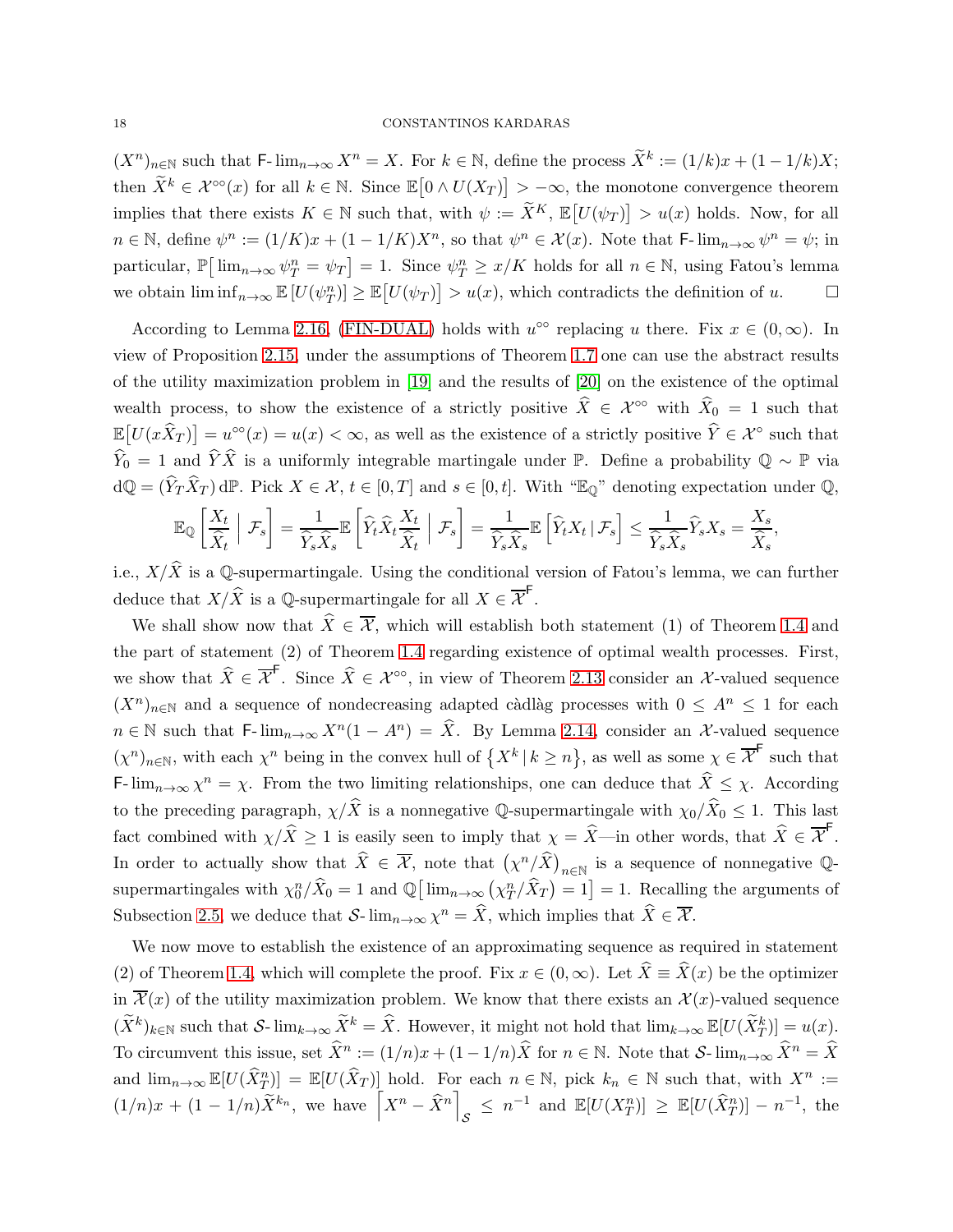latter being feasible in view of Fatou's lemma. As  $S$ -  $\lim_{n\to\infty} \widehat{X}^n = \widehat{X}$  and  $\lim_{n\to\infty} \mathbb{E}[U(\widehat{X}^n_T)] =$  $\mathbb{E}[U(\hat{X}_T)]$ , we conclude that the sequence  $(X^n)_{n\in\mathbb{N}}$  satisfies the requirements of statement (2) of Theorem [1.4.](#page-5-0)

#### **REFERENCES**

- <span id="page-19-8"></span><span id="page-19-6"></span>[1] D. BECHERER, The numeraire portfolio for unbounded semimartingales, Finance Stoch., 5 (2001), pp. 327–341.
- [2] M. BEIGLBÖCK, W. SCHACHERMAYER, AND B. VELIYEV, A direct proof of the Bichteler-Dellacherie theorem and connections to arbitrage. To appear in the Annals of Probability. Electronic preprint available at http://arxiv.org/abs/1004.5559, 2010.
- <span id="page-19-16"></span><span id="page-19-0"></span>[3] T. BJÖRK, G. DI MASI, Y. KABANOV, AND W. RUNGGALDIER, Towards a general theory of bond markets, Finance Stoch., 1 (1997), pp. 141–174.
- <span id="page-19-10"></span>[4] W. BRANNATH AND W. SCHACHERMAYER, A bipolar theorem for  $L^0_+(\Omega,\mathcal{F},\mathbb{P})$ , in Séminaire de Probabilités, XXXIII, vol. 1709 of Lecture Notes in Math., Springer, Berlin, 1999, pp. 349–354.
- [5] C. CZICHOWSKY AND M. SCHWEIZER, Closedness in the semimartingale topology for spaces of stochastic integrals with constrained integrands, in Séminaire de Probabilités, XLIII, vol. 2006 of Lecture Notes in Math., Springer, Berlin, 2011, pp. 413–436.
- <span id="page-19-2"></span><span id="page-19-1"></span>[6] M. De Donno, P. Guasoni, and M. Pratelli, Super-replication and utility maximization in large financial markets, Stochastic Process. Appl., 115 (2005), pp. 2006–2022.
- <span id="page-19-3"></span>[7] M. DE DONNO AND M. PRATELLI, A theory of stochastic integration for bond markets, Ann. Appl. Probab., 15 (2005), pp. 2773–2791.
- <span id="page-19-7"></span>[8] F. DELBAEN AND W. SCHACHERMAYER, A general version of the fundamental theorem of asset pricing, Math. Ann., 300 (1994), pp. 463–520.
- <span id="page-19-15"></span>[9]  $\_\_\_\_\$ no-arbitrage property under a change of numéraire, Stochastics Stochastics Rep., 53 (1995), pp. 213– 226.
- <span id="page-19-4"></span>[10] R. DURRETT, Probability: theory and examples, Cambridge Series in Statistical and Probabilistic Mathematics, Cambridge University Press, Cambridge, fourth ed., 2010.
- <span id="page-19-12"></span>[11] M. EMERY, Une topologie sur l'espace des semimartingales, in Séminaire de Probabilités, XIII (Univ. Strasbourg, Strasbourg, 1977/78), vol. 721 of Lecture Notes in Math., Springer, Berlin, 1979, pp. 260–280.
- <span id="page-19-17"></span>[12] H. FÖLLMER AND D. KRAMKOV, Optional decompositions under constraints, Probab. Theory Related Fields, 109 (1997), pp. 1–25.
- <span id="page-19-9"></span>[13] H. FÖLLMER AND A. SCHIED, Stochastic finance, vol. 27 of de Gruyter Studies in Mathematics, Walter de Gruyter & Co., Berlin, extended ed., 2004. An introduction in discrete time.
- <span id="page-19-14"></span>[14] I. KARATZAS AND C. KARDARAS, The numéraire portfolio in semimartingale financial models, Finance Stoch., 11 (2007), pp. 447–493.
- <span id="page-19-11"></span>[15] C. KARDARAS, *Generalized supermartingale deflators under limited information*. Published online in Mathematical Finance, 2011.
- <span id="page-19-13"></span>[16]  $\_\_\_\_\$ , Market viability via absence of arbitrage of the first kind. Published online in Finance & Stochastics. 2011.
- <span id="page-19-5"></span>[17] , A structural characterization of numeraires of convex sets of nonnegative random variables. Published online in Positivity, 2011.
- [18] C. KARDARAS AND E. PLATEN, On the semimartingale property of discounted asset-price processes, Stochastic Process. Appl., 121 (2011), pp. 2678–2691.